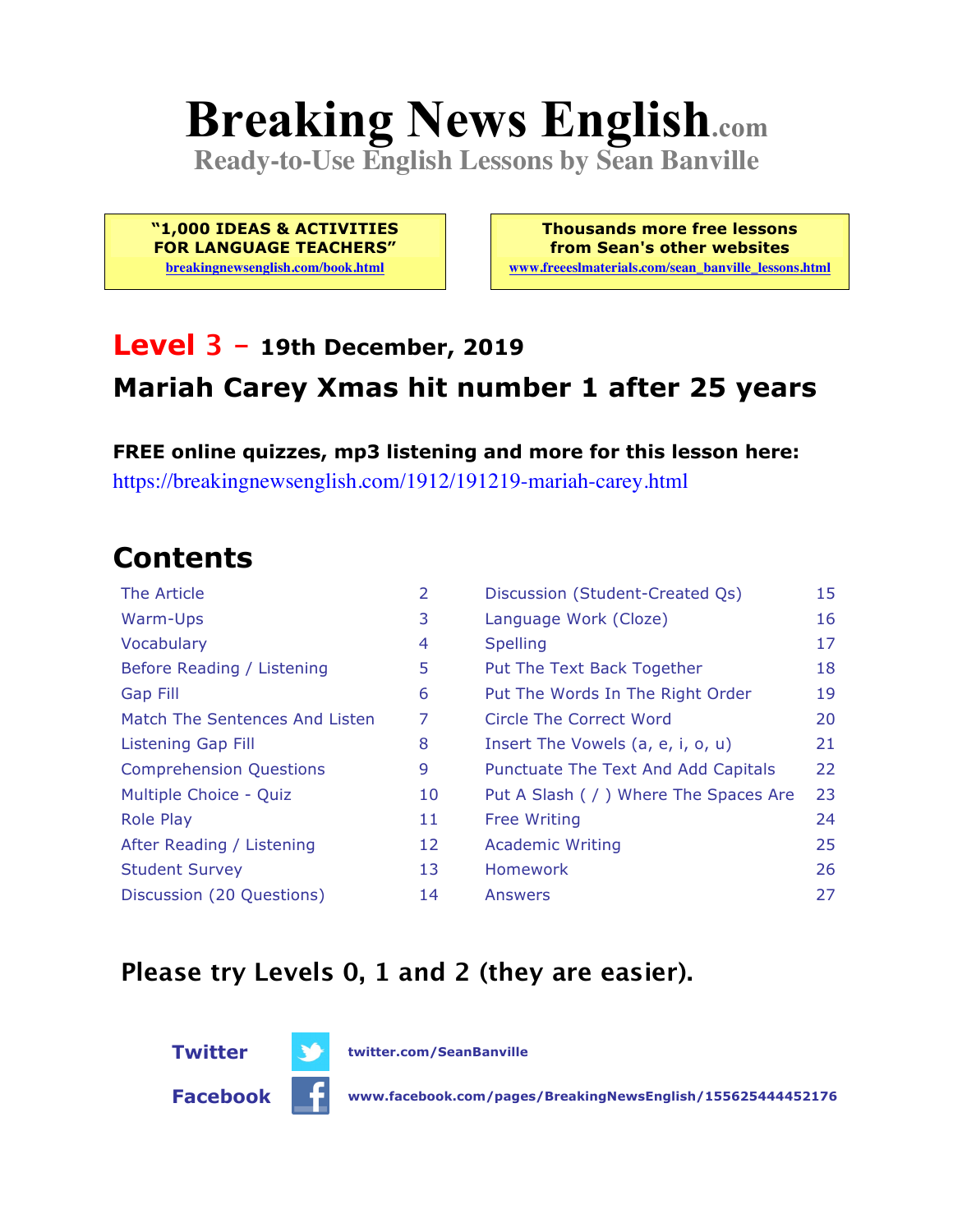### **THE ARTICLE**

From https://breakingnewsenglish.com/1912/191219-mariah-carey.html

American singer Mariah Carey has reached number one in the U.S. music charts with her classic song "All I Want For Christmas Is You". It is not unusual for a festive song to be the best seller at Christmas, but Carey's famous song was first released 25 years ago. When the song first came out in 1994, it was on a record with several other songs. This meant it was not allowed to compete in Billboard's Hot 100 chart. Rules have been changed over the years. Carey's song has got near number one several times since 1994. The singer said she was very happy her song finally hit the top spot. She tweeted: "We did it". The song is also currently the most streamed song in the U.K. on the music streaming service Spotify.

Mariah Carey was born in 1969. She is a singer, songwriter, actress, record producer, and entrepreneur. She is now the solo artist with the most ever number ones in the U.S. chart. She is one behind The Beatles, who had 20 number ones. The Guinness World Records book called her the "Songbird Supreme". She has a unique voice and can sing in five different octaves. Her song "All I Want For Christmas Is You" is famous worldwide. It has become an essential tune at Christmas parties and family get-togethers. Wikipedia said: "The track is an up-tempo love song that includes bell chimes, heavy back-up vocals, and synthesizers....It is the most played holiday song in modern history."

Sources: https://www.**nme.com**/news/music/mariah-careys-all-i-want-for-christmas-is-you-is-finally-usnumber-one-after-25-years-2588214 https://en.**wikipedia.org**/wiki/All\_I\_Want\_for\_Christmas\_Is\_You https://www.**bbc.com**/news/world-us-canada-50818039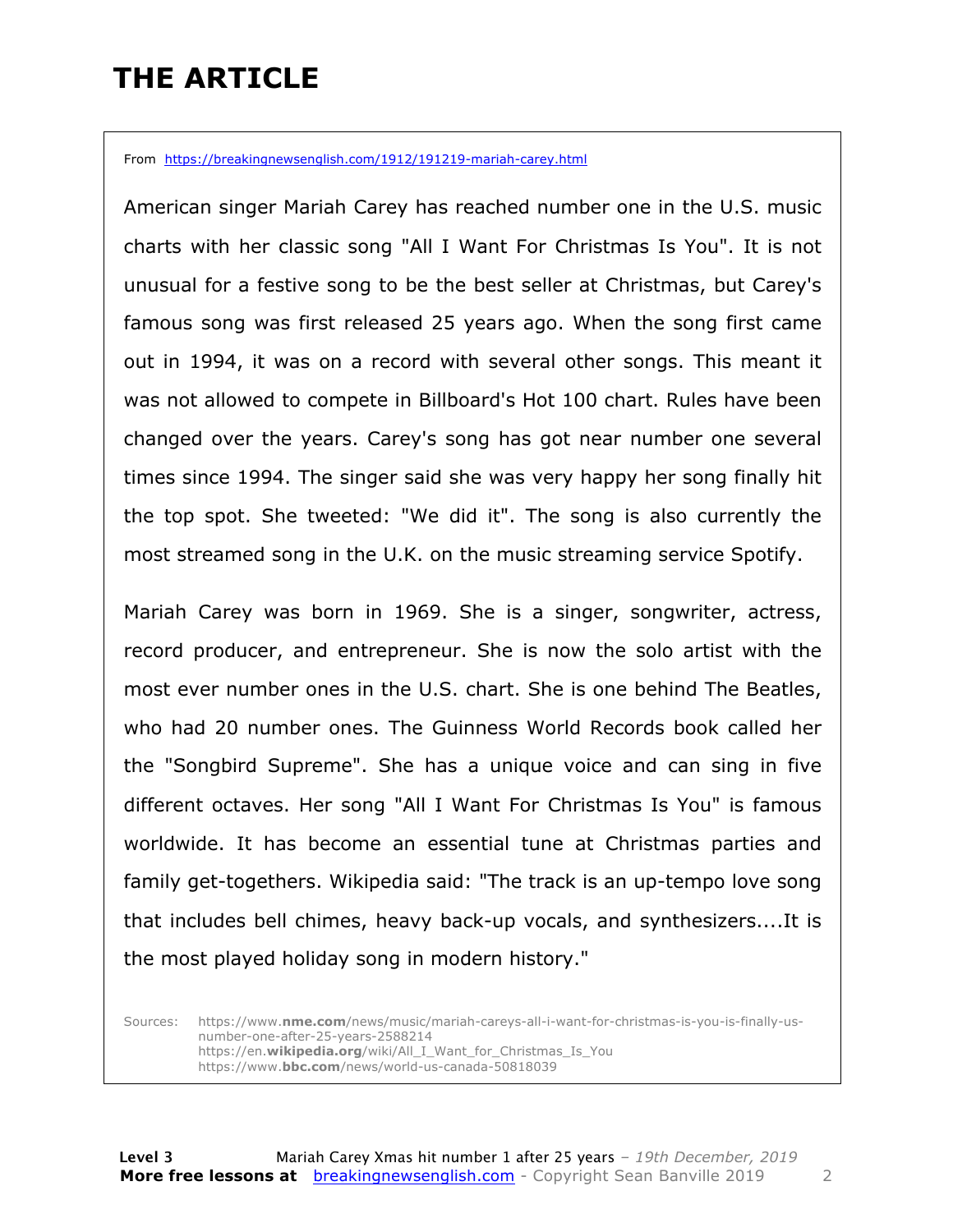#### **WARM-UPS**

**1. CHRISTMAS SONGS:** Students walk around the class and talk to other students about Christmas songs. Change partners often and share your findings.

**2. CHAT:** In pairs / groups, talk about these topics or words from the article. What will the article say about them? What can you say about these words and your life?

number one / music / chart / festive / famous / 1994 / singer / happy / streaming / 1969 / actress / entrepreneur / unique / worldwide / family get-togethers / history

Have a chat about the topics you liked. Change topics and partners frequently.

**3. CHRIST:** Students A strongly believe all Christmas songs should be about the birth of Jesus Christ; Students B **strongly** believe Xmas songs can be about anything. Change partners again and talk about your conversations.

4. CHRISTMAS: What do you know about Christmas? What do you want to know? Complete this table with your partner(s). Change partners often and share what you wrote.

| About                  | <b>What I Know</b> | <b>What I Want To Know</b> |
|------------------------|--------------------|----------------------------|
| Christmas              |                    |                            |
| Jesus' birth           |                    |                            |
| Santa                  |                    |                            |
| Presents               |                    |                            |
| <b>Christmas Trees</b> |                    |                            |
| Boxing Day             |                    |                            |

**5. SONG:** Spend one minute writing down all of the different words you associate with the word "song". Share your words with your partner(s) and talk about them. Together, put the words into different categories.

**6. ALL I WANT FOR XMAS:** Rank these with your partner. Put the best presents at the top. Change partners often and share your rankings.

- Wireless ear pods
- Adidas trainers
- Lots of books
- Clothes
- iTunes vouchers
- Donate the money to charity
- Expensive chocolates
- Socks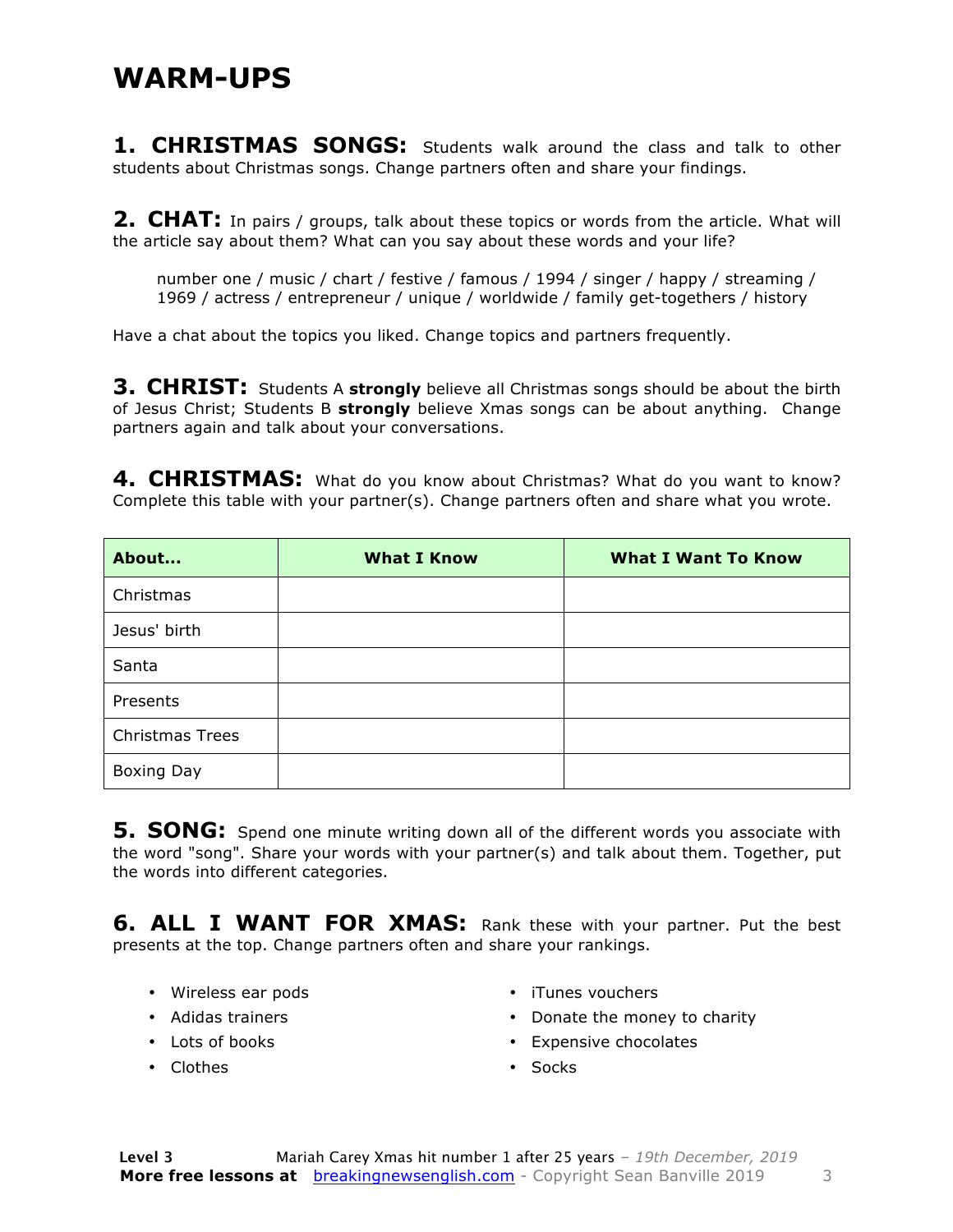### **VOCABULARY MATCHING**

#### **Paragraph 1**

| 1.  | reached      | a. | Made a movie or song, book, etc. available<br>for people to buy or listen to, watch, etc.             |  |  |  |  |
|-----|--------------|----|-------------------------------------------------------------------------------------------------------|--|--|--|--|
| 2.  | classic      | b. | Take part in a contest.                                                                               |  |  |  |  |
| 3.  | festive      | c. | Got as far as.                                                                                        |  |  |  |  |
| 4.  | released     | d. | Now.                                                                                                  |  |  |  |  |
| 5.  | compete      | e. | Looked at over a period of time to be of the<br>highest quality of its kind.                          |  |  |  |  |
| 6.  | several      | f. | About a celebration, party or happy time.                                                             |  |  |  |  |
| 7.  | currently    | g. | More than two but not many.                                                                           |  |  |  |  |
|     | Paragraph 2  |    |                                                                                                       |  |  |  |  |
| 8.  | streaming    | h. | Parts of a piece of music that are sung.                                                              |  |  |  |  |
| 9.  | entrepreneur | i. | Sending or receiving data (especially video<br>and audio) over a computer network or the<br>Internet. |  |  |  |  |
| 10. | solo         | j. | A person who organizes and operates a<br>business or businesses, taking risks in order<br>to do that. |  |  |  |  |
| 11. | supreme      | k. | Being the only one of its kind; unlike<br>anything else in the world.                                 |  |  |  |  |
| 12. | unique       | Ι. | Strongest,<br>most important,<br>most<br>or<br>powerful.                                              |  |  |  |  |
| 13. | essential    | m. | Done by one person alone.                                                                             |  |  |  |  |
| 14. | vocals       | n. | Absolutely necessary; extremely important.                                                            |  |  |  |  |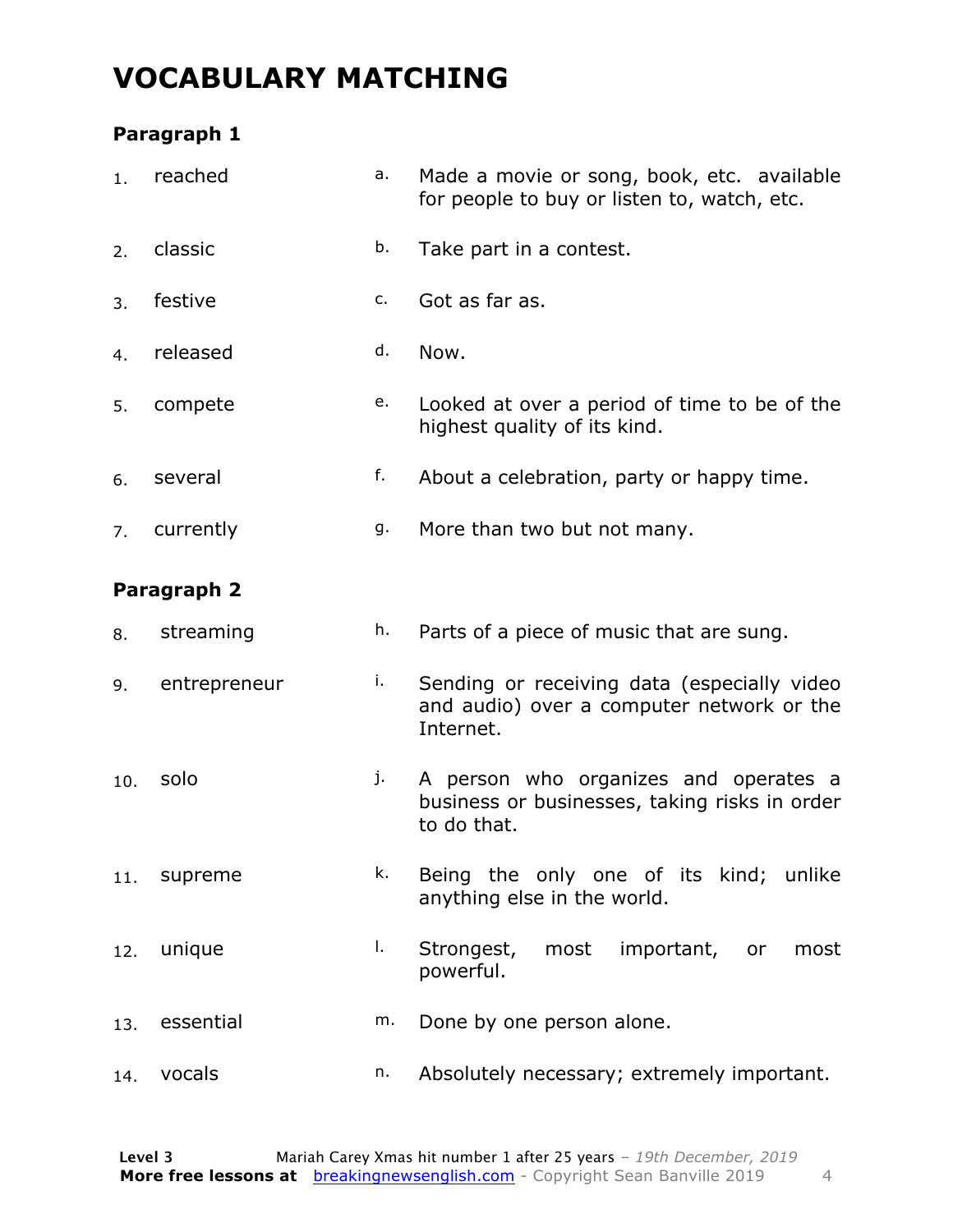### **BEFORE READING / LISTENING**

From https://breakingnewsenglish.com/1912/191219-mariah-carey.html

#### **1. TRUE / FALSE:** Read the headline. Guess if a-h below are true (T) or false (F).

- a. Mariah Carey's Christmas song is number one all across the world. **T / F**
- b. "All I Want For Christmas Is You" was first released in 1994. **T / F**
- c. Mariah Carey tweeted that was "satisfied" about being number one. **T / F**
- d. The article said the song is number 1 in the UK on iTunes. **T / F**
- e. Mariah Carey is in her fifties. **T / F**
- f. Only The Beatles have had more U.S. number ones then Mariah Carey. **T / F**
- g. Mariah Carey can sing across seven octaves. **T / F**
- h. Wikipedia said Ms Carey's song has soft and peaceful back-up vocals. **T / F**

#### **2. SYNONYM MATCH:** (The words in **bold** are from the news article.)

- **1. reached**
- **2. unusual**
- **3. released**
- **4. allowed**
- **5. currently**
- **6. entrepreneur**
- **7. unique**
- **8. famous**
- **9. essential**
- **10. vocals**
- a. well-known
- b. permitted
- c. businesswoman
- d. presently
- e. harmonies
- f. strange
- g. necessary
- h. got to
- i. one-of-a-kind
- j. issued

#### **3. PHRASE MATCH:** (Sometimes more than one choice is possible.)

- 1. reached number one in
- 2. it was on a record with
- 3. Rules have been changed
- 4. her song finally hit the
- 5. the most streamed
- 6. solo
- 7. She has a unique
- 8. an essential tune at
- 9. family get-
- 10. the most played holiday song in
- a. voice
- b. modern history
- c. song in the U.K.
- d. togethers
- e. several other songs
- f. Christmas parties
- g. the U.S. music charts
- h. artist
- i. top spot
- j. over the years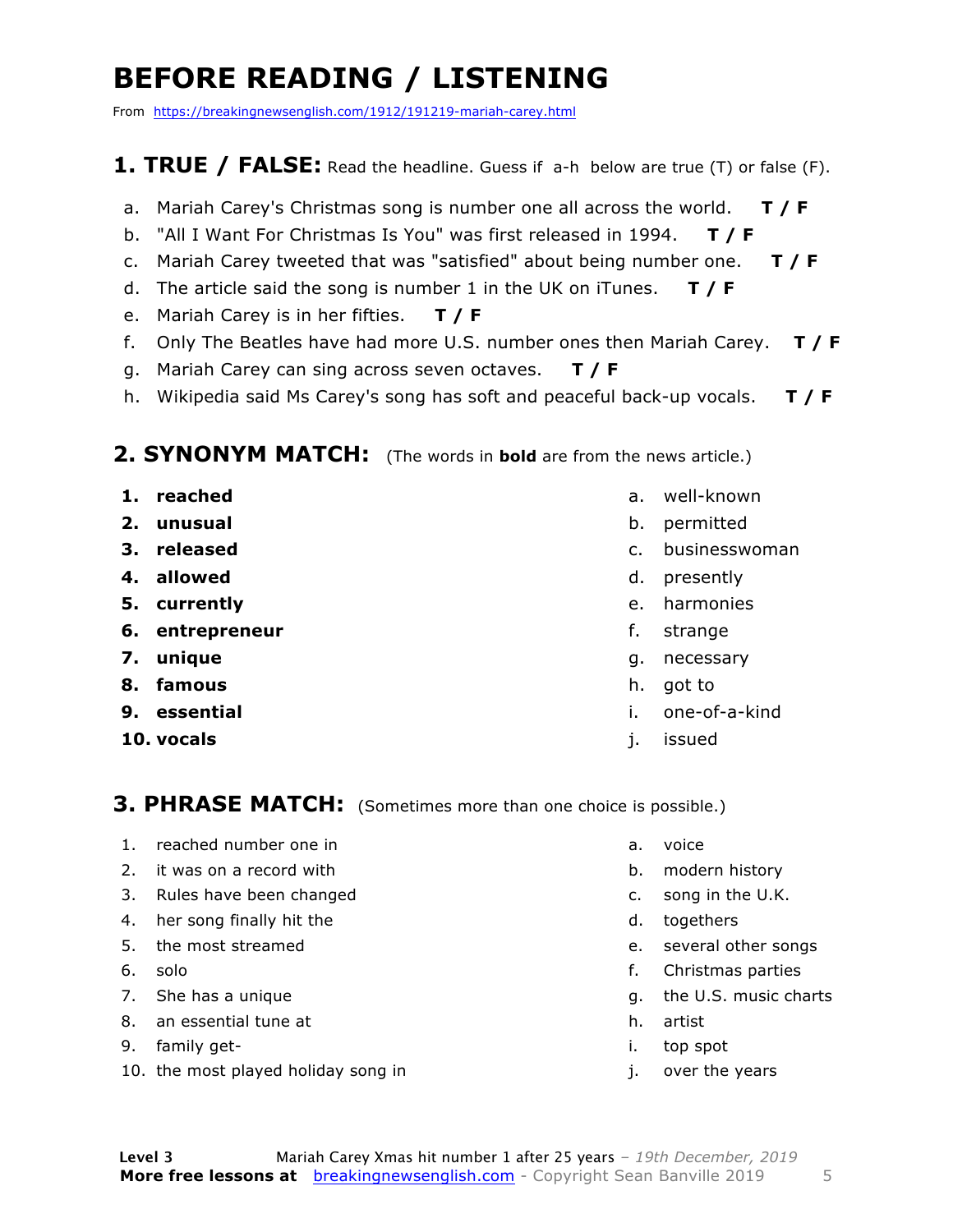### **GAP FILL**

From https://breakingnewsenglish.com/1912/191219-mariah-carey.html

American singer Mariah Carey has reached number one in the U.S. music charts with her (1) \_\_\_\_\_\_\_\_\_\_\_\_ song "All I Want For Christmas Is You". It is not unusual for a festive song to be the best (2) \_\_\_\_\_\_\_\_\_\_\_\_ at Christmas, but Carey's famous song was first  $(3)$  \_\_\_\_\_\_\_\_\_\_\_\_\_\_\_\_\_\_\_\_\_ 25 years ago. When the song first came out in 1994, it was on a record with (4) contained the other songs. This meant it was not allowed to compete in Billboard's Hot 100 chart. Rules have been changed (5) \_\_\_\_\_\_\_\_\_\_\_\_\_ the years. Carey's song has got near number one several times since 1994. The singer said she was very happy her song (6) \_\_\_\_\_\_\_\_\_\_\_\_\_ hit the top spot. She tweeted: "We did it". The song is also currently the most  $(7)$  \_\_\_\_\_\_\_\_\_\_\_\_\_\_ song in the U.K. on the music streaming  $(8)$  \_\_\_\_\_\_\_\_\_\_\_\_\_\_\_\_\_\_\_\_\_\_\_ Spotify. *released over classic streamed several service seller finally*

Mariah Carey was born in 1969. She is a singer, songwriter, actress, record (9) \_\_\_\_\_\_\_\_\_\_\_\_, and entrepreneur. She is now the (10) \_\_\_\_\_\_\_\_\_\_\_\_ artist with the most ever number ones in the U.S. chart. She is one behind The Beatles, who had 20 number (11) The Guinness World Records book called her the "Songbird Supreme". She has a (12) \_\_\_\_\_\_\_\_\_\_\_\_ voice and can sing in five different (13) \_\_\_\_\_\_\_\_\_\_\_\_. Her song "All I Want For Christmas Is You" is famous worldwide. It has become an essential (14) \_\_\_\_\_\_\_\_\_\_\_\_ at Christmas parties and family gettogethers. Wikipedia said: "The track is an up-tempo love song that includes bell chimes, heavy back-up (15) \_\_\_\_\_\_\_\_\_\_\_\_, and synthesizers....It is the most played holiday song in modern  $(16)$ *solo tune octaves ones history producer vocals unique*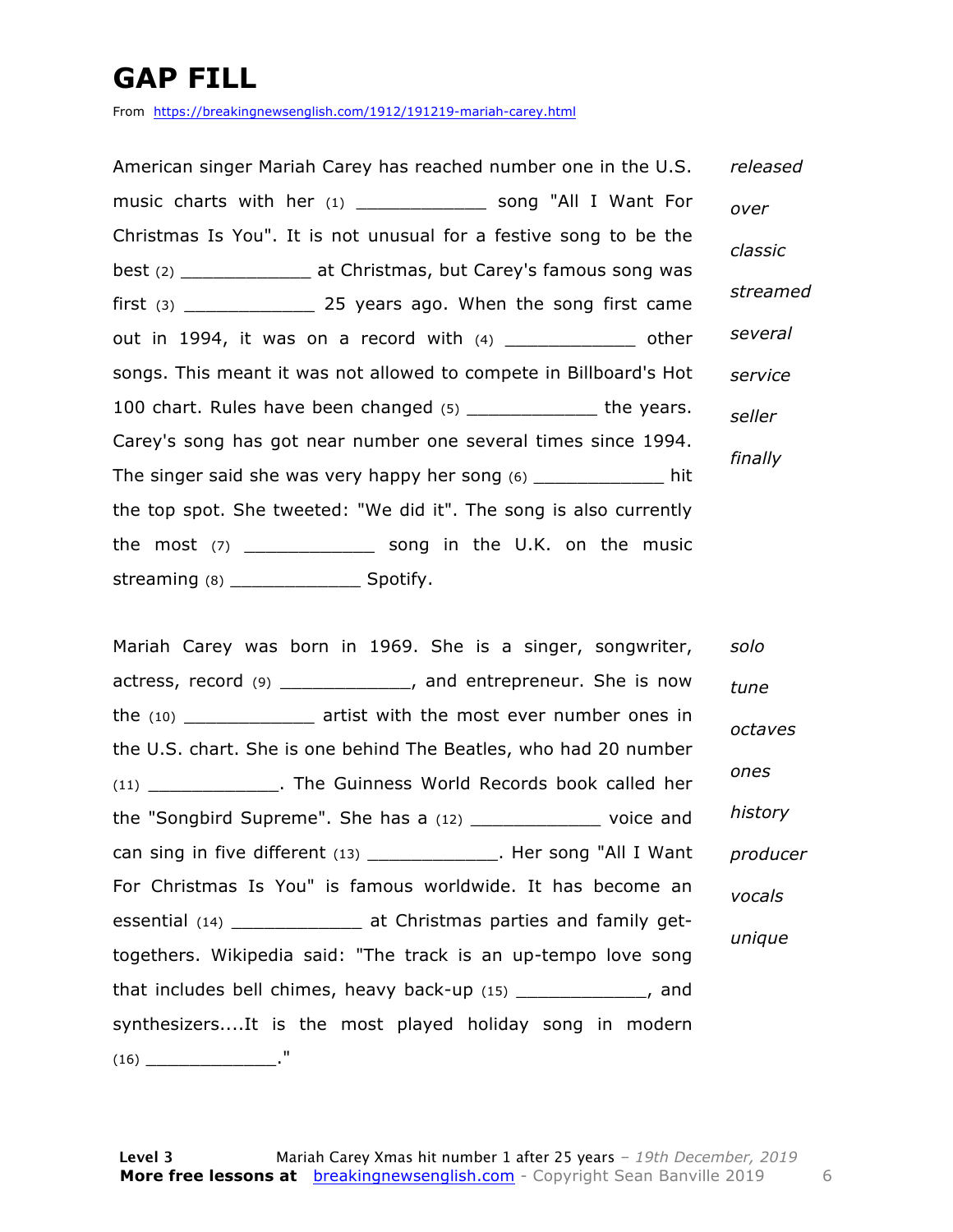#### **LISTENING – Guess the answers. Listen to check.**

From https://breakingnewsenglish.com/1912/191219-mariah-carey.html

| 1) American singer Mariah Carey has reached number one in the ______<br>a. U.S. music chats<br>b. U.S. music chaste<br>c. U.S. music charts |
|---------------------------------------------------------------------------------------------------------------------------------------------|
| d. U.S. music chants                                                                                                                        |
| 2) It is not unusual for a festive song to be _______                                                                                       |
| a. them good seller                                                                                                                         |
| b. the best selling<br>c. them best seller                                                                                                  |
| d. the best seller                                                                                                                          |
| 3) When the song first came out in 1994, it was on a record with _______                                                                    |
| a. several other songs                                                                                                                      |
| b. several another songs<br>c. several others songs                                                                                         |
| d. several the other songs                                                                                                                  |
| 4) The singer said she was very happy her song finally hit ______                                                                           |
| a. the top spot                                                                                                                             |
| b. the top spat<br>c. the top spit                                                                                                          |
| d. the top spurt                                                                                                                            |
| 5) the most streamed song in the U.K. on the music streaming ______                                                                         |
| a. serviced Spotify                                                                                                                         |
| b. services Spotify<br>c. service Spotify                                                                                                   |
| d. servicing Spotify                                                                                                                        |
| 6) She is a singer, songwriter, actress, record producer, ________                                                                          |
| a. and entry premier                                                                                                                        |
| b. and on tree premier<br>c. and entre preen are                                                                                            |
| d. and entrepreneur                                                                                                                         |
| 7) She has a unique voice and can sing in five                                                                                              |
| a. differ rant octaves                                                                                                                      |
| b. difference octaves<br>c. differential octaves                                                                                            |
| d. different octaves                                                                                                                        |
| 8) It has become an essential tune at Christmas parties and                                                                                 |
| a. family got-together is                                                                                                                   |
| b. familiar get-togethers<br>c. family get-togethers                                                                                        |
| d. familiar got to gathers                                                                                                                  |
| 9) The track is an up-tempo love song that _______                                                                                          |
| a. include bell chimes                                                                                                                      |
| b. includes ball chimes<br>c. include ball chime                                                                                            |
| d. includes bell chimes                                                                                                                     |
| 10) It is the most played holiday song ______                                                                                               |
| a. on modern history                                                                                                                        |
| b. in modern history<br>c. at modern history                                                                                                |
| d. to modern history                                                                                                                        |
|                                                                                                                                             |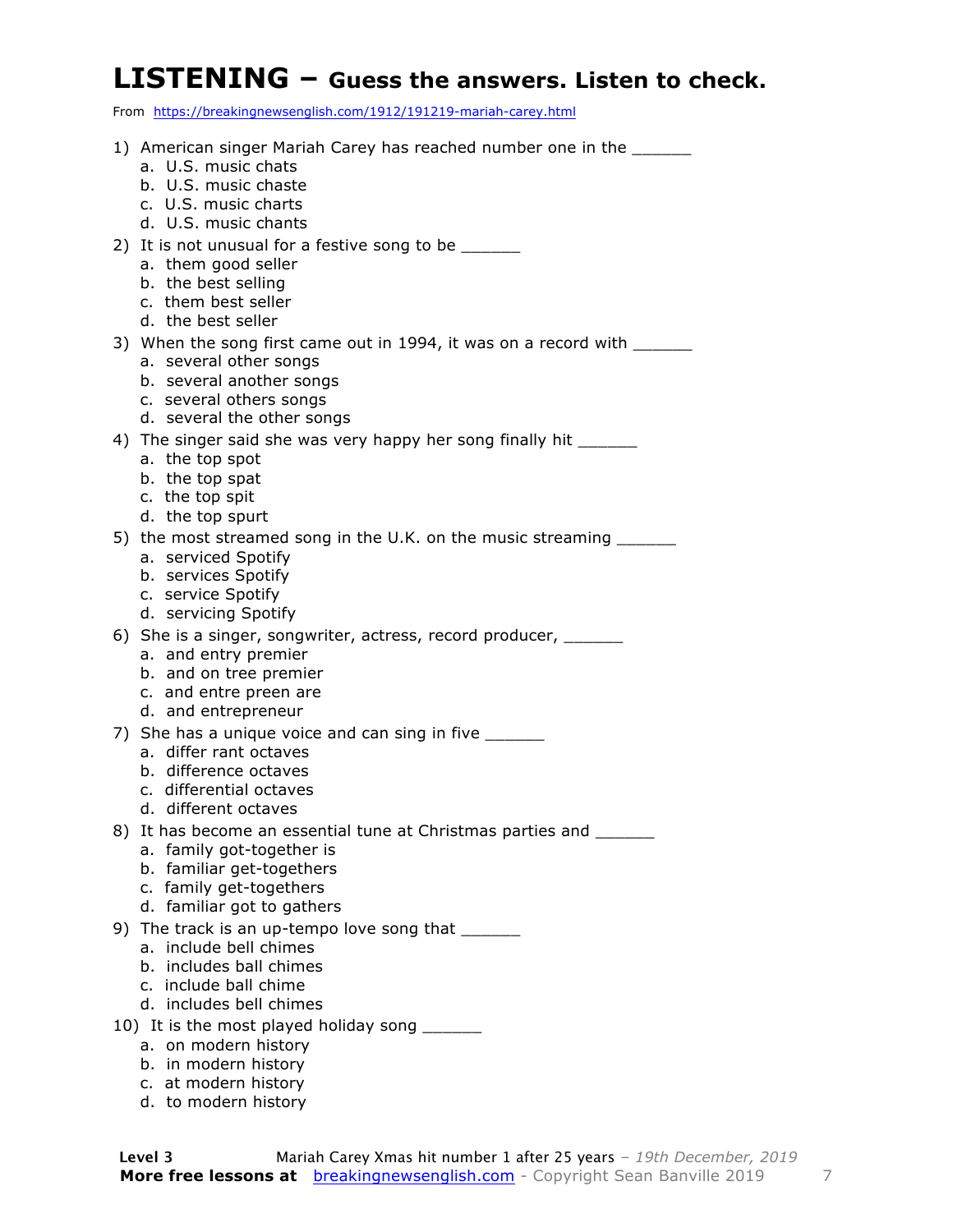#### **LISTENING – Listen and fill in the gaps**

From https://breakingnewsenglish.com/1912/191219-mariah-carey.html

American singer Mariah Carey has (1) The U.S. music charts with her classic song "All I Want For Christmas Is You". It is not (2) \_\_\_\_\_\_\_\_\_\_\_\_\_\_\_\_\_\_\_ festive song to be the best seller at Christmas, but Carey's famous song (3) \_\_\_\_\_\_\_\_\_\_\_\_\_\_\_\_\_\_\_ 25 years ago. When the song first came out in 1994, it was on a record with several other songs. This meant it was not (4) \_\_\_\_\_\_\_\_\_\_\_\_\_\_\_\_\_\_\_\_\_\_\_\_ in Billboard's Hot 100 chart. Rules have been changed over the years. Carey's song has got near number one (5) \_\_\_\_\_\_\_\_\_\_\_\_\_\_\_\_\_\_\_ 1994. The singer said she was very happy her song finally hit the top spot. She tweeted: "We did it". The song is also (6) \_\_\_\_\_\_\_\_\_\_\_\_\_\_\_\_\_\_\_ streamed song in the U.K. on the music streaming service Spotify.

Mariah Carey was born in 1969. She is a singer, songwriter, actress, record producer, and entrepreneur. She is now (7) \_\_\_\_\_\_\_\_\_\_\_\_\_\_\_\_\_\_\_\_\_\_\_\_ with the most ever number ones in the U.S. chart. She (8) \_\_\_\_\_\_\_\_\_\_\_\_\_\_\_\_\_\_\_\_\_\_\_\_\_\_\_\_\_\_\_ The Beatles, who had 20 number ones. The Guinness World Records book called her the "Songbird Supreme". She has (9) \_\_\_\_\_\_\_\_\_\_\_\_\_\_\_\_\_\_\_\_\_\_\_\_\_ and can sing in five different octaves. Her song "All I Want For Christmas Is You" is famous worldwide. It has become  $(10)$  at Christmas parties and family get-togethers. Wikipedia said: "The (11) **Example 10** up-tempo love song that includes bell chimes, heavy back-up vocals, and synthesizers....It is the most played holiday song (12) \_\_\_\_\_\_\_\_\_\_\_\_\_\_\_\_\_\_\_."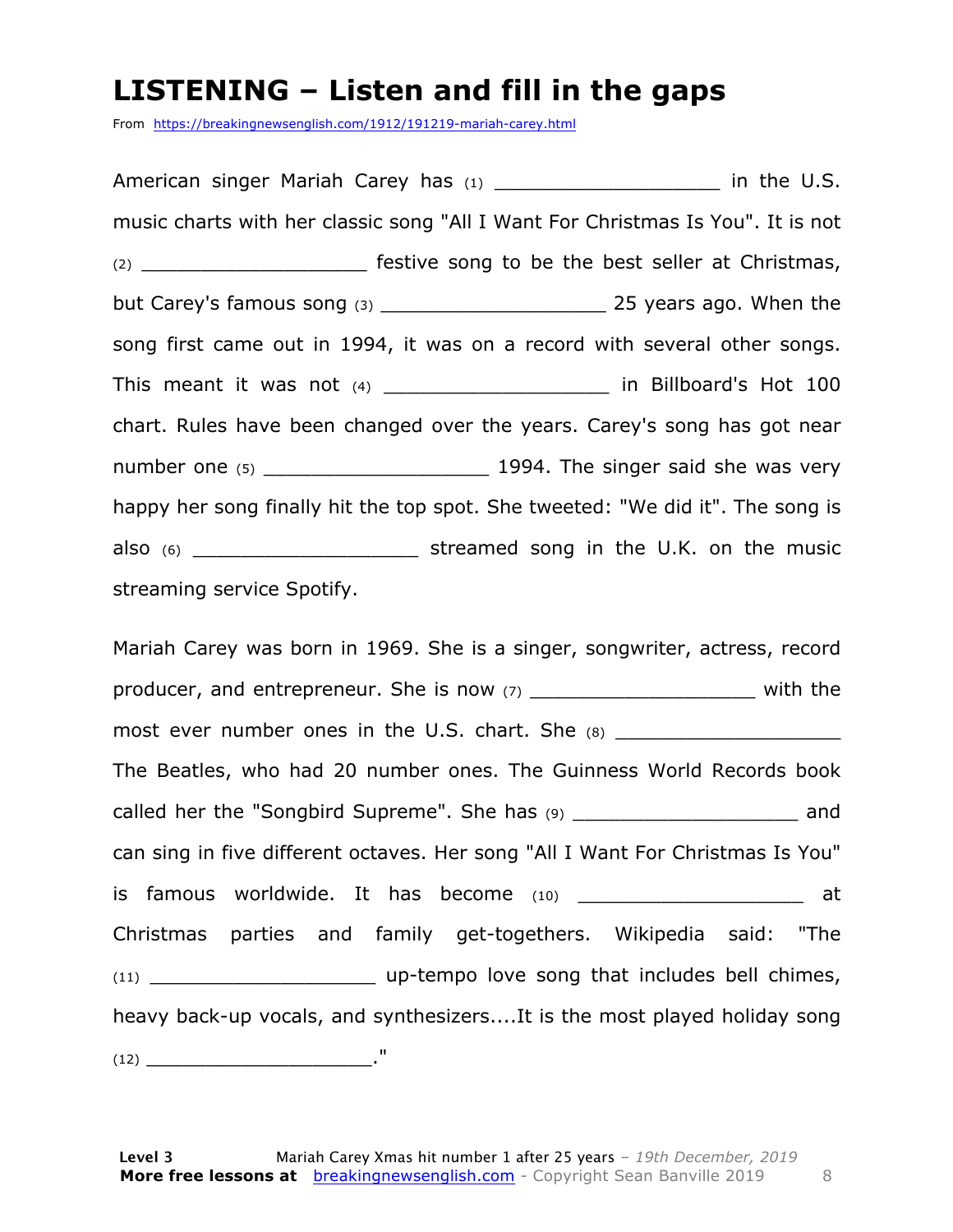### **COMPREHENSION QUESTIONS**

From https://breakingnewsenglish.com/1912/191219-mariah-carey.html

- 1. Where in the world has Mariah Carey reached number one?
- 2. In what year was "All I Want For Christmas Is You" first released?
- 3. What is the name of the chart the song could not enter?
- 4. How many times has the song nearly been number one?
- 5. Where is the song number one on a streaming site?
- 6. When was Mariah Carey born?
- 7. Which artist has had more U.S. number ones than Mariah Carey?
- 8. How many octaves does Mariah Carey's voice cover?
- 9. What did Wikipedia say about the speed of the song?
- 10. What is the most played holiday song in modern history?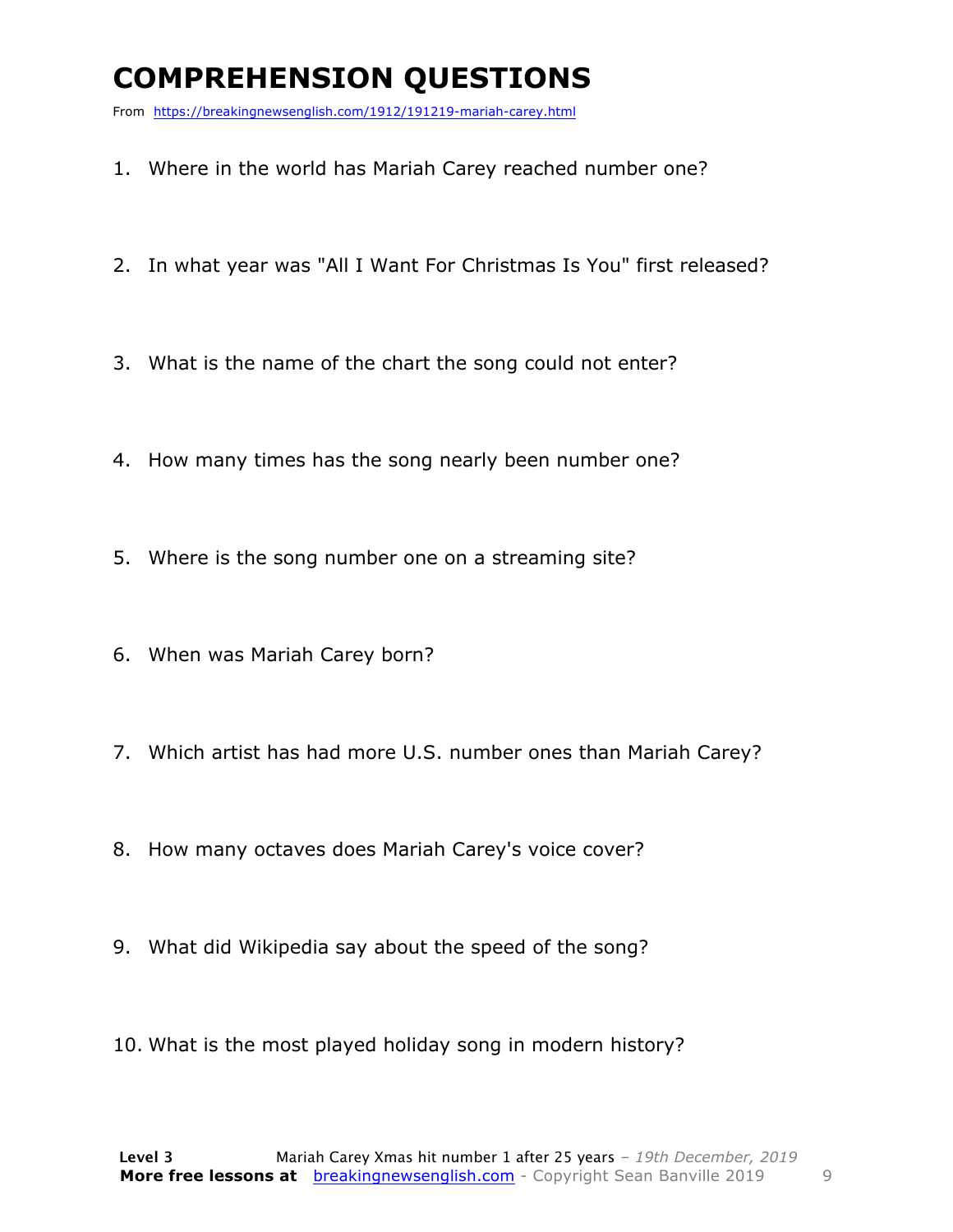### **MULTIPLE CHOICE - QUIZ**

From https://breakingnewsenglish.com/1912/191219-mariah-carey.html

1) Where in the world has Mariah Carey reached number one? a) Japan b) the USA c) China d) Nigeria 2) In what year was "All I Want For Christmas Is You" first released? a) 1990 b) 1995 c) 1993 d) 1994 3) What is the name of the chart the song could not enter? a) the Hit Parade b) World Music c) the Billboard Hot 100 d) the Christmas List 4) How many times has the song nearly been number one? a) several times b) seven times c) a few times d) many times 5) Where is the song number one on a streaming site? a) Japan b) the UK c) India d) France 6) When was Mariah Carey born? a) 1969 b) 1967 c) 1970 d) 1974 7) Which artist has had more U.S. number ones than Mariah Carey? a) Elvis Presley b) Beyonce c) The Beatles d) Jay Z 8) How many octaves does Mariah Carey's voice cover? a) 5 b) 6 c) 7 d) 8 9) What did Wikipedia say about the speed of the song? a) fast-fast-slow b) it is slow c) it is 400 beats per minute d) it is up-tempo 10) What is the most played holiday song in modern history? a) Silent Night b) Frosty the Snowman c) All I Want For Christmas Is You d) White Christmas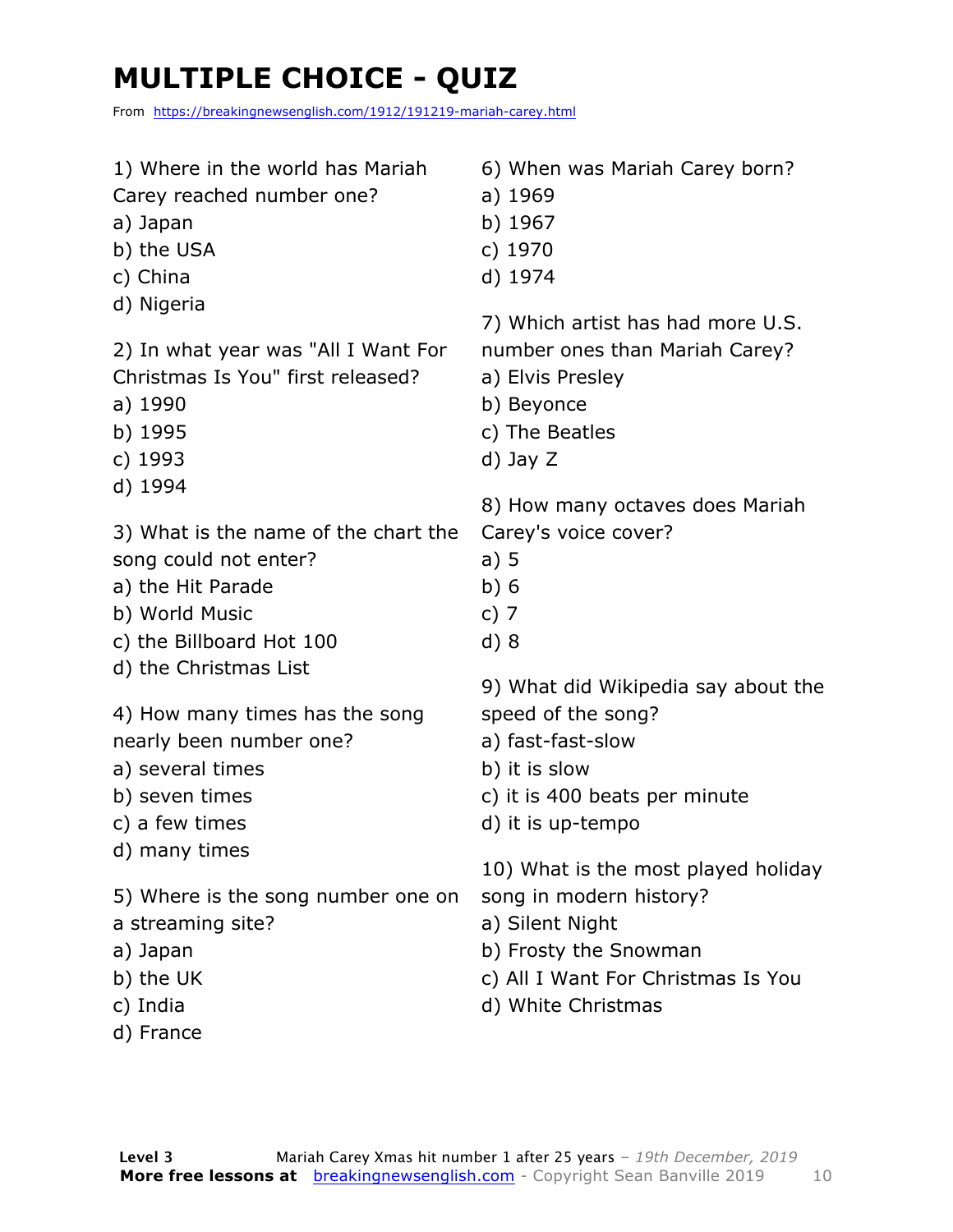### **ROLE PLAY**

From https://breakingnewsenglish.com/1912/191219-mariah-carey.html

#### **Role A – Socks**

You think socks are the best Christmas present. Tell the others three reasons why. Tell them what is wrong with their presents. Also, tell the others which is the worst of these (and why): wireless ear pods, books or a donation to charity.

#### **Role B – Wireless Ear Pods**

You think wireless ear pods are the best Christmas present. Tell the others three reasons why. Tell them what is wrong with their presents. Also, tell the others which is the worst of these (and why): socks, books or a donation to charity.

#### **Role C – Books**

You think books are the best Christmas present. Tell the others three reasons why. Tell them what is wrong with their presents. Also, tell the others which is the worst of these (and why): wireless ear pods, socks or a donation to charity.

#### **Role D – A Donation To Charity**

You think a donation to charity is the best Christmas present. Tell the others three reasons why. Tell them what is wrong with their presents. Also, tell the others which is the worst of these (and why): wireless ear pods, books or socks.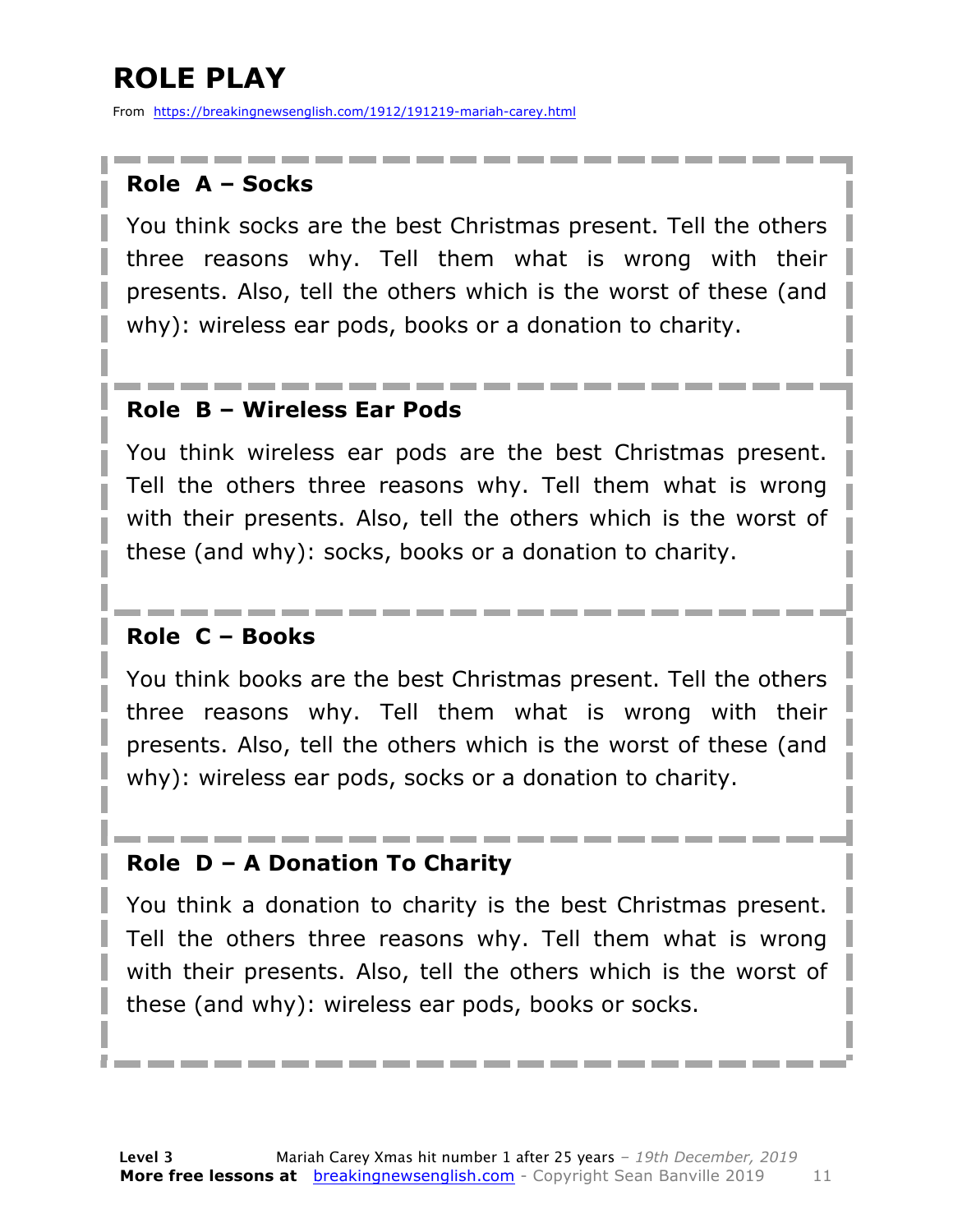## **AFTER READING / LISTENING**

From https://breakingnewsenglish.com/1912/191219-mariah-carey.html

**1. WORD SEARCH:** Look in your dictionary / computer to find collocates, other meanings, information, synonyms … for the words 'Christmas' and 'song'.

| <b>Christmas</b> | song |
|------------------|------|
|                  |      |
|                  |      |
|                  |      |

- Share your findings with your partners.
- Make questions using the words you found.
- Ask your partner / group your questions.

**2. ARTICLE QUESTIONS:** Look back at the article and write down some questions you would like to ask the class about the text.

- Share your questions with other classmates / groups.
- Ask your partner / group your questions.

**3. GAP FILL:** In pairs / groups, compare your answers to this exercise. Check your answers. Talk about the words from the activity. Were they new, interesting, worth learning…?

**4. VOCABULARY:** Circle any words you do not understand. In groups, pool unknown words and use dictionaries to find their meanings.

**5. TEST EACH OTHER:** Look at the words below. With your partner, try to recall how they were used in the text:

| classic<br>$\bullet$<br>• unusual | • actress<br>$\cdot$ solo |
|-----------------------------------|---------------------------|
| • first                           | • voice                   |
| • compete                         | • parties                 |
| $\cdot$ happy                     | $\cdot$ love              |
| most<br>$\bullet$                 | • history                 |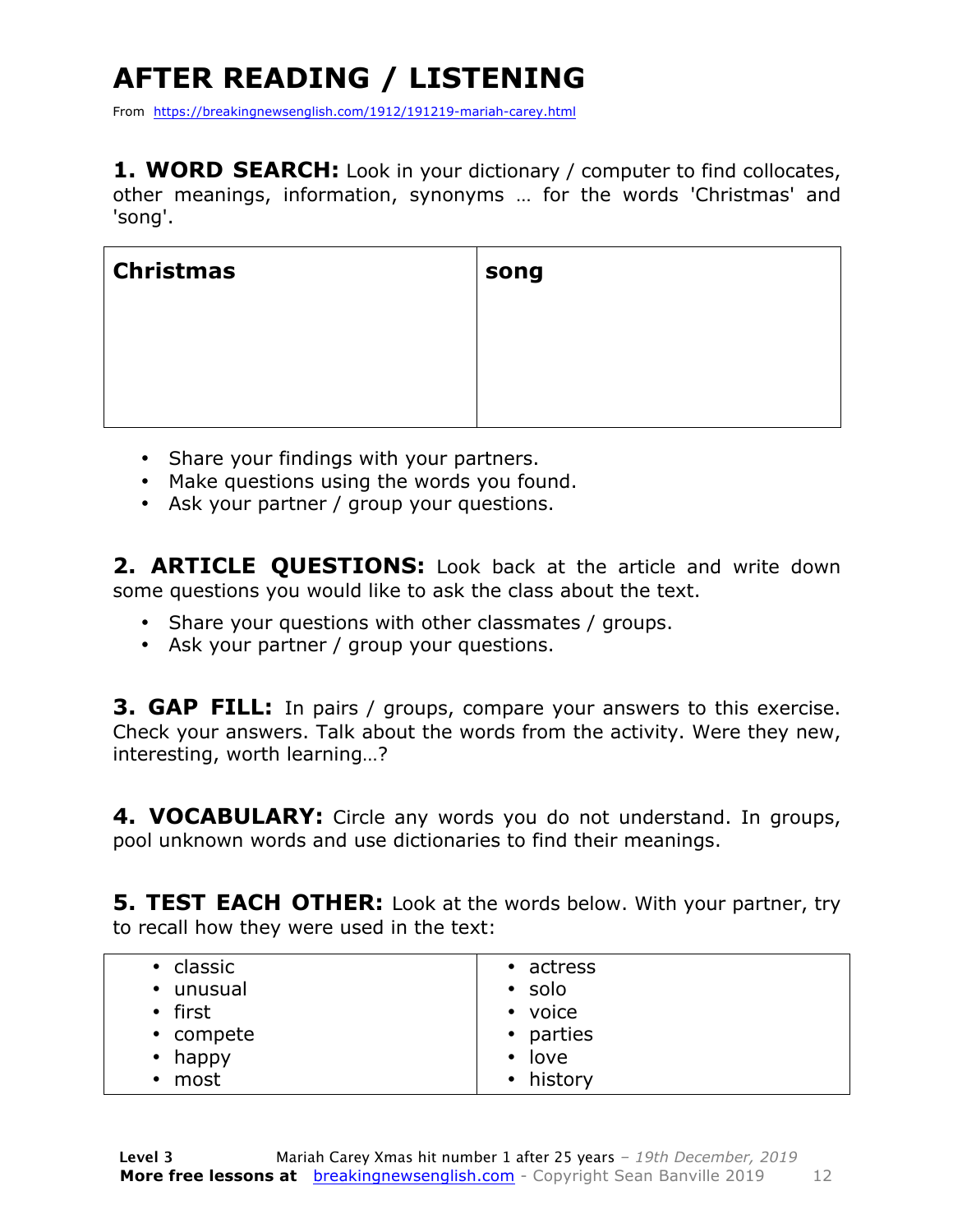### **CHRISTMAS SONGS SURVEY**

From https://breakingnewsenglish.com/1912/191219-mariah-carey.html

Write five GOOD questions about Christmas songs in the table. Do this in pairs. Each student must write the questions on his / her own paper.

When you have finished, interview other students. Write down their answers.

|      | STUDENT 1 | STUDENT 2 | STUDENT 3 |
|------|-----------|-----------|-----------|
| Q.1. |           |           |           |
| Q.2. |           |           |           |
| Q.3. |           |           |           |
| Q.4. |           |           |           |
| Q.5. |           |           |           |

- Now return to your original partner and share and talk about what you found out. Change partners often.
- Make mini-presentations to other groups on your findings.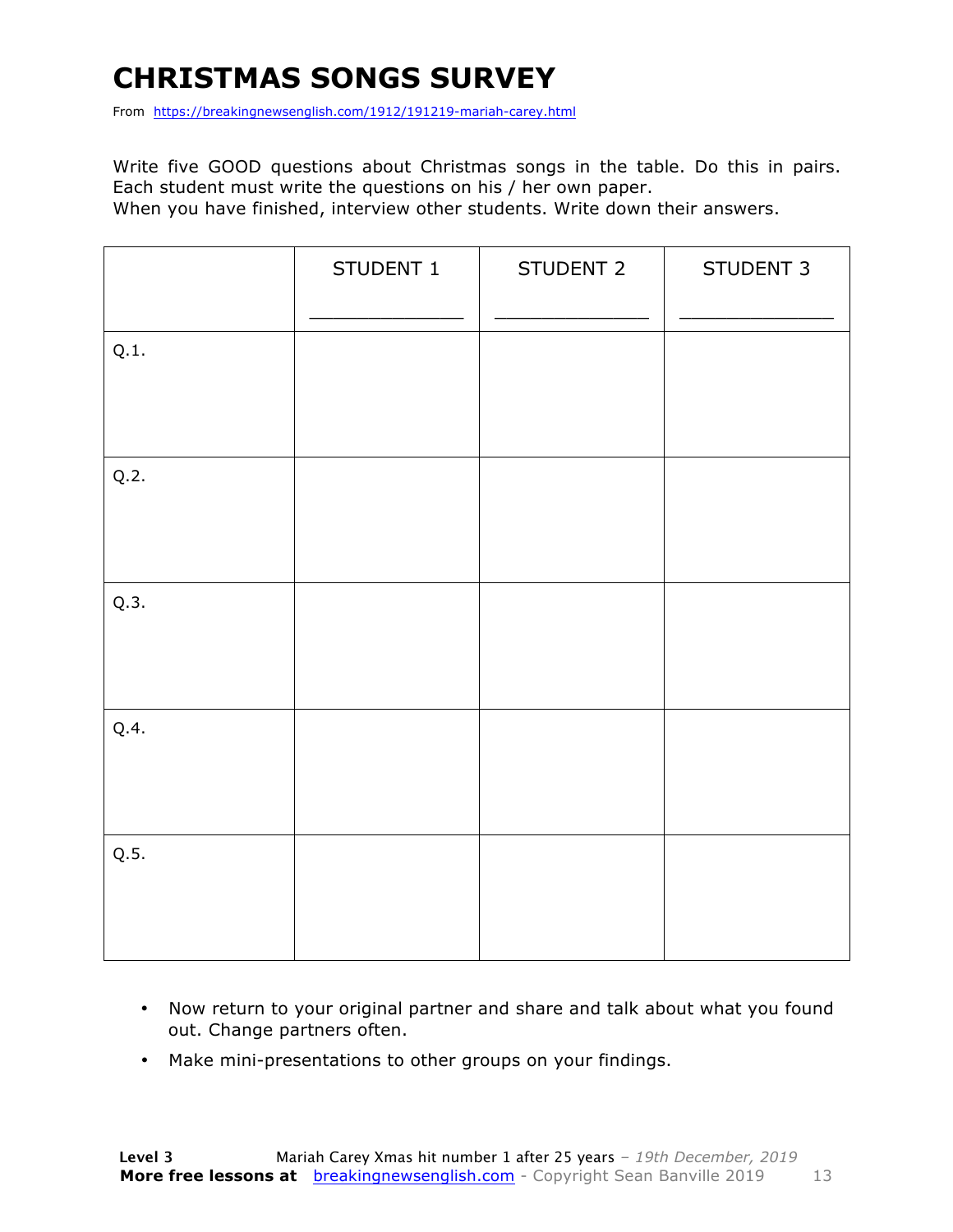### **CHRISTMAS SONGS DISCUSSION**

STUDENT A's QUESTIONS (Do not show these to student B)

- 1. What did you think when you read the headline?
- 2. What images are in your mind when you hear the word 'Christmas'?
- 3. What do you know about Mariah Carey?
- 4. What is your favourite Christmas Song?
- 5. Are modern or traditional Christmas songs best?
- 6. Should Christmas songs be about Jesus?
- 7. What is the most important thing about Christmas?
- 8. What do you think of Christmas songs?
- 9. How does singing Christmas songs make you feel?
- 10. What are your plans for Christmas?

*Mariah Carey Xmas hit number 1 after 25 years – 19th December, 2019* Thousands more free lessons at breakingnewsenglish.com

-----------------------------------------------------------------------------

#### **CHRISTMAS SONGS DISCUSSION**

STUDENT B's QUESTIONS (Do not show these to student A)

- 11. Did you like reading this article? Why/not?
- 12. What do you think of when you hear the word 'song'?
- 13. What do you think about what you read?
- 14. Would you prefer to be a singer, actor or entrepreneur?
- 15. Would you prefer to be a solo artist or lead singer in a band?
- 16. What do you like singing?
- 17. How good is your singing voice?
- 18. What do you think of Christmas parties?
- 19. What instruments should always be on a Christmas song?
- 20. What questions would you like to ask Mariah Carey?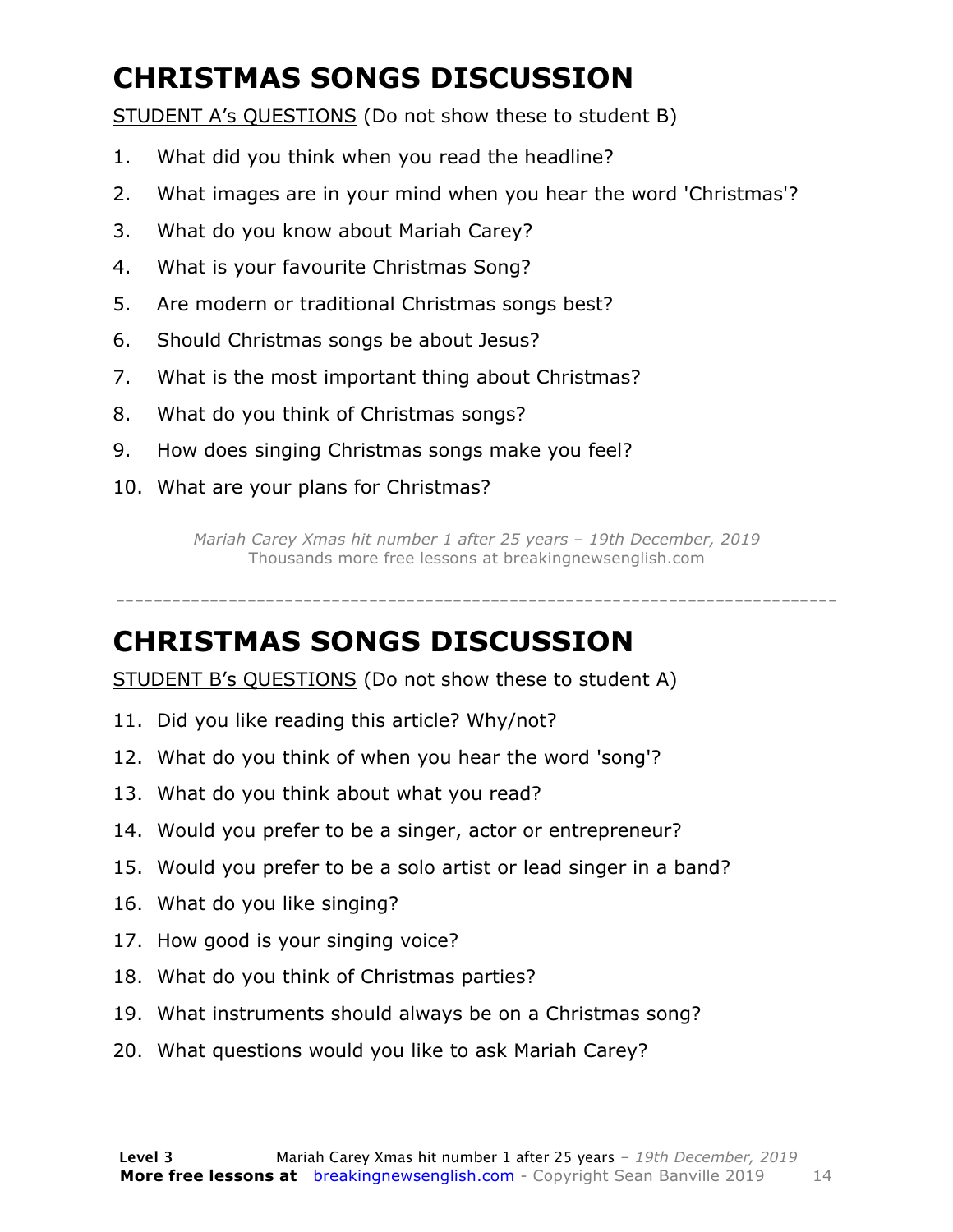### **DISCUSSION (Write your own questions)**

STUDENT A's QUESTIONS (Do not show these to student B)

| 1. |                                                                                                                      |
|----|----------------------------------------------------------------------------------------------------------------------|
|    |                                                                                                                      |
| 2. |                                                                                                                      |
|    |                                                                                                                      |
| 3. |                                                                                                                      |
|    |                                                                                                                      |
| 4. | <u> 1989 - Johann Stein, mars an deutscher Stein und der Stein und der Stein und der Stein und der Stein und der</u> |
|    |                                                                                                                      |
| 5. |                                                                                                                      |
|    |                                                                                                                      |
| 6. |                                                                                                                      |
|    | Copyright © breakingnewsenglish.com 2019                                                                             |

**DISCUSSION (Write your own questions)** 

STUDENT B's QUESTIONS (Do not show these to student A)

| 1. | <u> 1980 - Andrea Amerikaanse kommunister (</u>                                                                        |  |  |
|----|------------------------------------------------------------------------------------------------------------------------|--|--|
| 2. |                                                                                                                        |  |  |
| 3. |                                                                                                                        |  |  |
|    | <u> Termin de la propincia de la propincia de la propincia de la propincia de la propincia de la propincia de la p</u> |  |  |
| 4. | <u> 1989 - Andrea Station, amerikansk politik (</u>                                                                    |  |  |
| 5. | <u> 1986 - Johann Stoff, deutscher Stoffen und der Stoffen und der Stoffen und der Stoffen und der Stoffen und der</u> |  |  |
| 6. |                                                                                                                        |  |  |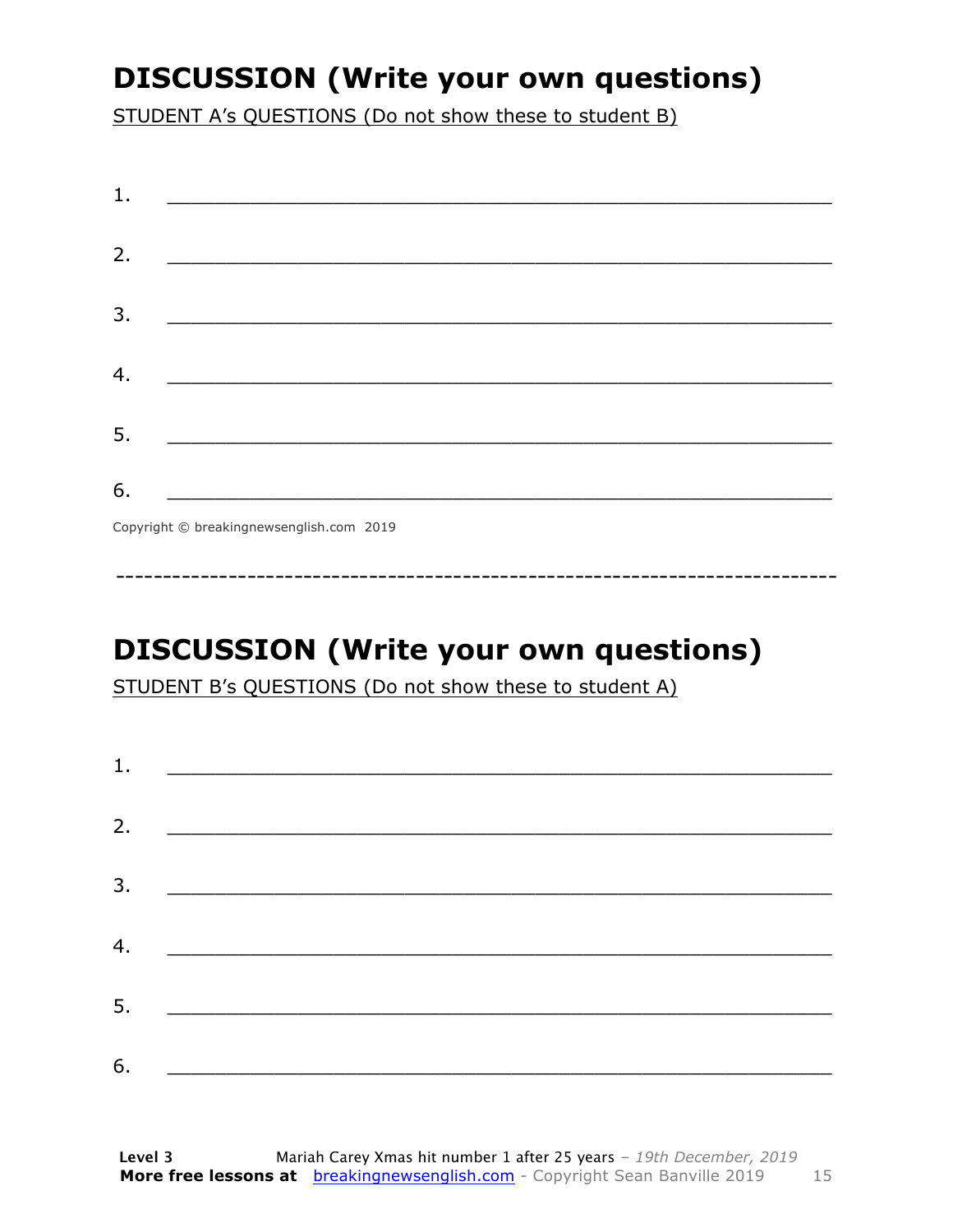### **LANGUAGE - CLOZE**

From https://breakingnewsenglish.com/1912/191219-mariah-carey.html

American singer Mariah Carey has (1) and number one in the U.S. music charts with her classic song "All I Want For Christmas Is You". It is not unusual  $(2)$  \_\_\_\_\_ a festive song to be the best seller at Christmas, but Carey's famous song was (3) \_\_\_\_ released 25 years ago. When the song first came out in 1994, it was on a record with several other songs. This  $(4)$  \_\_\_\_ it was not allowed to compete in Billboard's Hot 100 chart. Rules have been changed over the years. Carey's song has got near number one several times (5)  $\qquad 1994$ . The singer said she was very happy her song finally hit the top spot. She tweeted: "We did it". The song is also (6) \_\_\_\_ the most streamed song in the U.K. on the music streaming service Spotify.

Mariah Carey was born in 1969. She is a singer, songwriter, actress, record  $(7)$  \_\_\_\_, and entrepreneur. She is now the  $(8)$  \_\_\_\_ artist with the most ever number ones in the U.S. chart. She is one behind The Beatles, who had 20 number ones. The Guinness World Records book called her the "Songbird Supreme". She has a (9) \_\_\_\_ voice and can sing in five different octaves. Her song "All I Want For Christmas Is You" is famous worldwide. It has become an (10) \_\_\_\_ tune at Christmas parties and family get-togethers. Wikipedia said: "The track is an up-(11) \_\_\_\_ love song that includes bell chimes, heavy back-up vocals, and synthesizers....It is the most played holiday song in (12) history."

#### **Put the correct words from the table below in the above article.**

| 1.  | (a) | retched  | (b) | broached    | (c) | reached    | (d) | breached    |
|-----|-----|----------|-----|-------------|-----|------------|-----|-------------|
| 2.  | (a) | for      | (b) | of          | (c) | at         | (d) | by          |
| 3.  | (a) | second   | (b) | first       | (c) | final      | (d) | then        |
| 4.  | (a) | meaning  | (b) | meanie      | (c) | mean       | (d) | meant       |
| 5.  | (a) | in       | (b) | at          | (c) | since      | (d) | on          |
| 6.  | (a) | currant  | (b) | currently   | (c) | currency   | (d) | occurrence  |
| 7.  | (a) | producer | (b) | product     | (c) | production | (d) | produces    |
| 8.  | (a) | lonely   | (b) | single      | (c) | lone       | (d) | solo        |
| 9.  | (a) | clique   | (b) | opaque      | (c) | unique     | (d) | antique     |
| 10. | (a) | essences | (b) | essentially | (c) | essence    | (d) | essential   |
| 11. | (a) | tramp    | (b) | tempo       | (c) | samba      | (d) | salsa       |
| 12. | (a) | modern   | (b) | ancient     | (c) | medieval   | (d) | post-modern |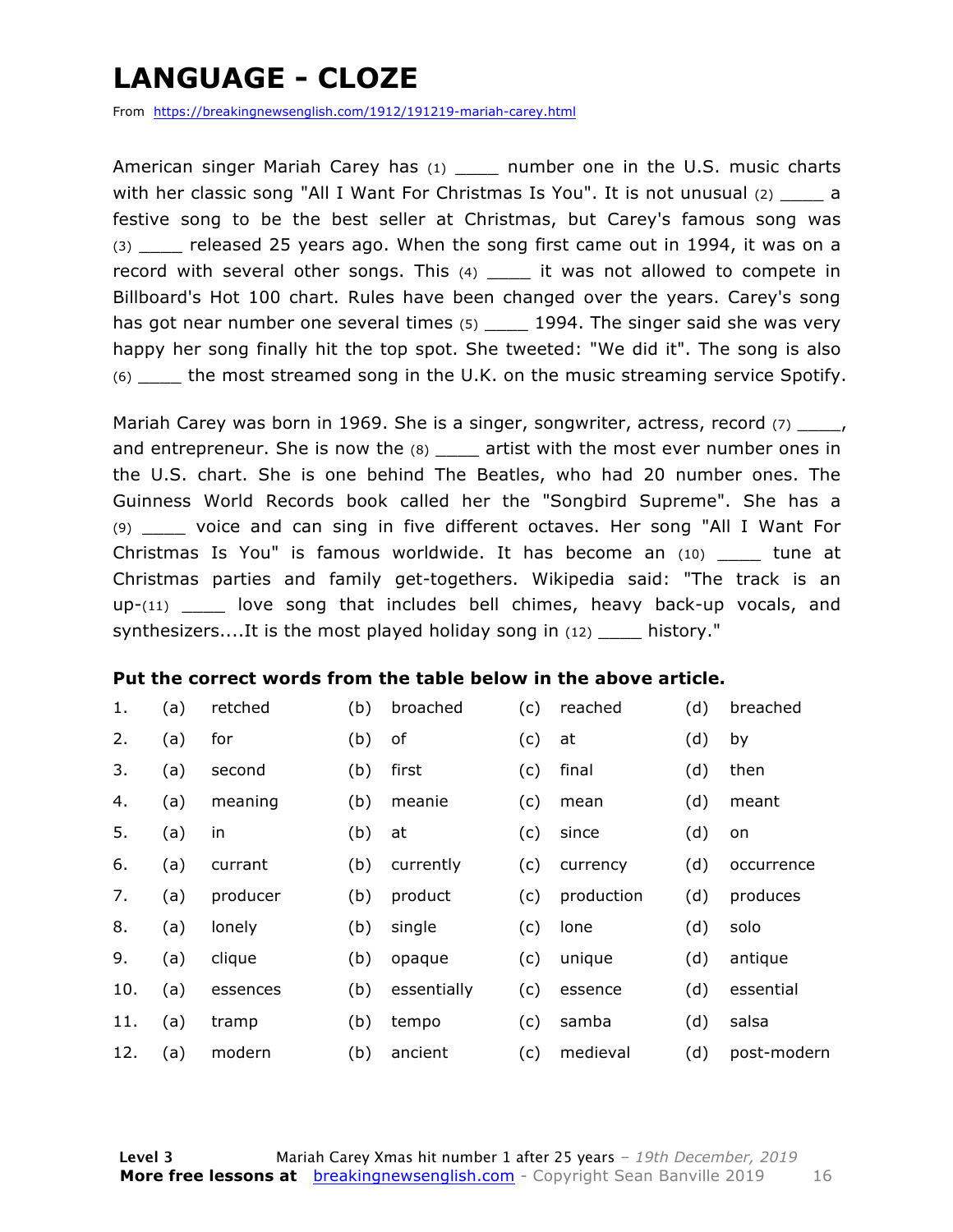### **SPELLING**

From https://breakingnewsenglish.com/1912/191219-mariah-carey.html

#### **Paragraph 1**

- 1. reechad number one
- 2. her csisalc song
- 3. a etsievf song
- 4. on a record with avrlsee other songs
- 5. allowed to ompceet
- 6. runelrtyc the most streamed song

#### **Paragraph 2**

- 7. record rprudeco
- 8. She has a quenui voice
- 9. an tnsalesei tune at Christmas parties
- 10. The track is an pu-topem love song
- 11. heavy back-up ovlcas
- 12. in mroden history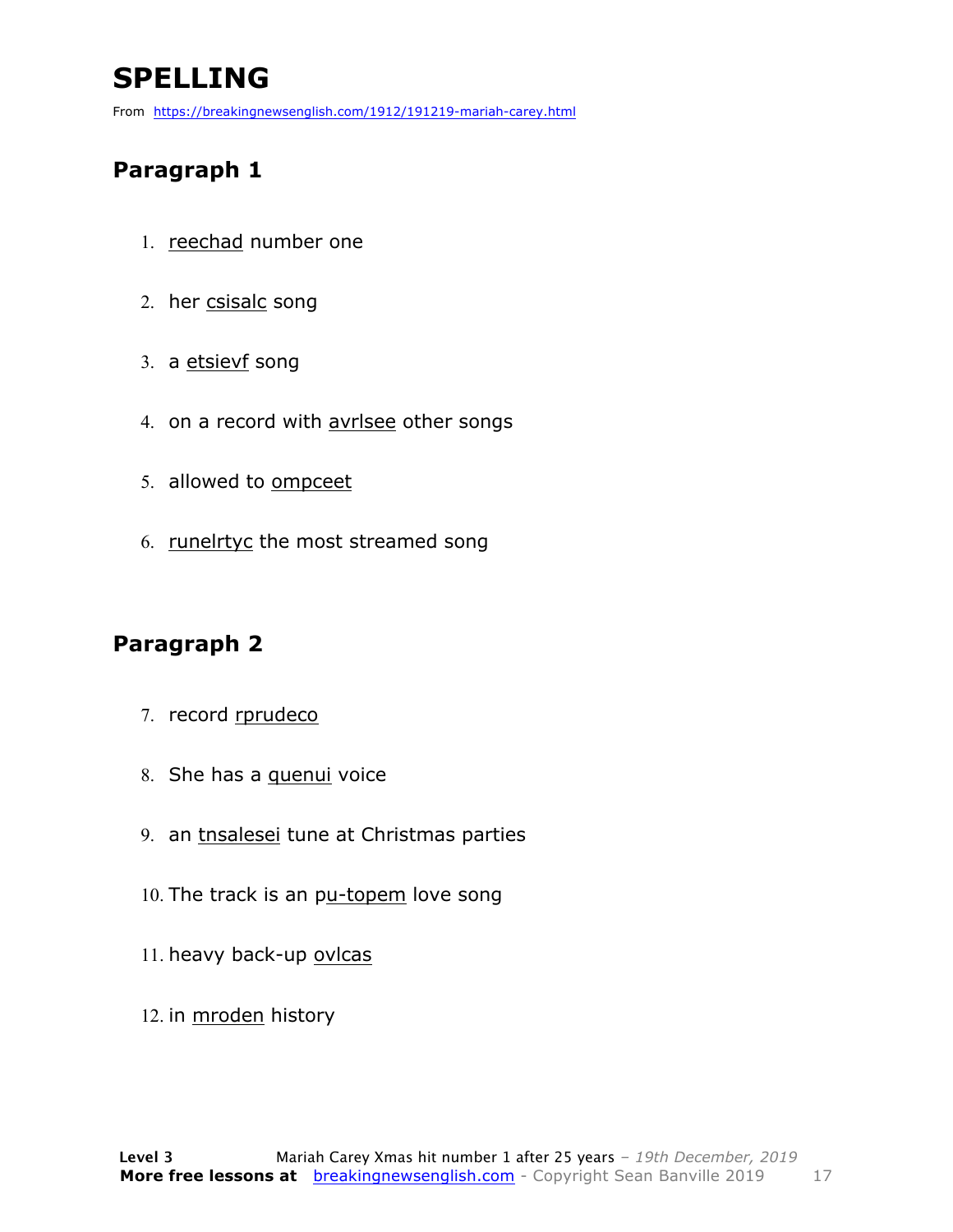### **PUT THE TEXT BACK TOGETHER**

From https://breakingnewsenglish.com/1912/191219-mariah-carey.html

#### **Number these lines in the correct order.**

- ( ) entrepreneur. She is now the solo artist with the most ever number ones in the U.S. chart. She is one behind
- ( ) in Billboard's Hot 100 chart. Rules have been changed over the years. Carey's song has got near number one several
- ( ) seller at Christmas, but Carey's famous song was first released 25 years ago. When the song first came
- ( ) times since 1994. The singer said she was very happy her song finally hit the top spot. She tweeted: "We did it". The song
- ( ) Mariah Carey was born in 1969. She is a singer, songwriter, actress, record producer, and
- ( ) get-togethers. Wikipedia said: "The track is an up-tempo love song that includes bell
- ( ) is famous worldwide. It has become an essential tune at Christmas parties and family
- ( ) out in 1994, it was on a record with several other songs. This meant it was not allowed to compete
- ( *1* ) American singer Mariah Carey has reached number one in the U.S. music charts with her classic
- ( ) the "Songbird Supreme". She has a unique voice and can sing in five different octaves. Her song "All I Want For Christmas Is You"
- ( ) is also currently the most streamed song in the U.K. on the music streaming service Spotify.
- ( ) song "All I Want For Christmas Is You". It is not unusual for a festive song to be the best
- ( ) The Beatles, who had 20 number ones. The Guinness World Records book called her
- ( ) chimes, heavy back-up vocals, and synthesizers....It is the most played holiday song in modern history."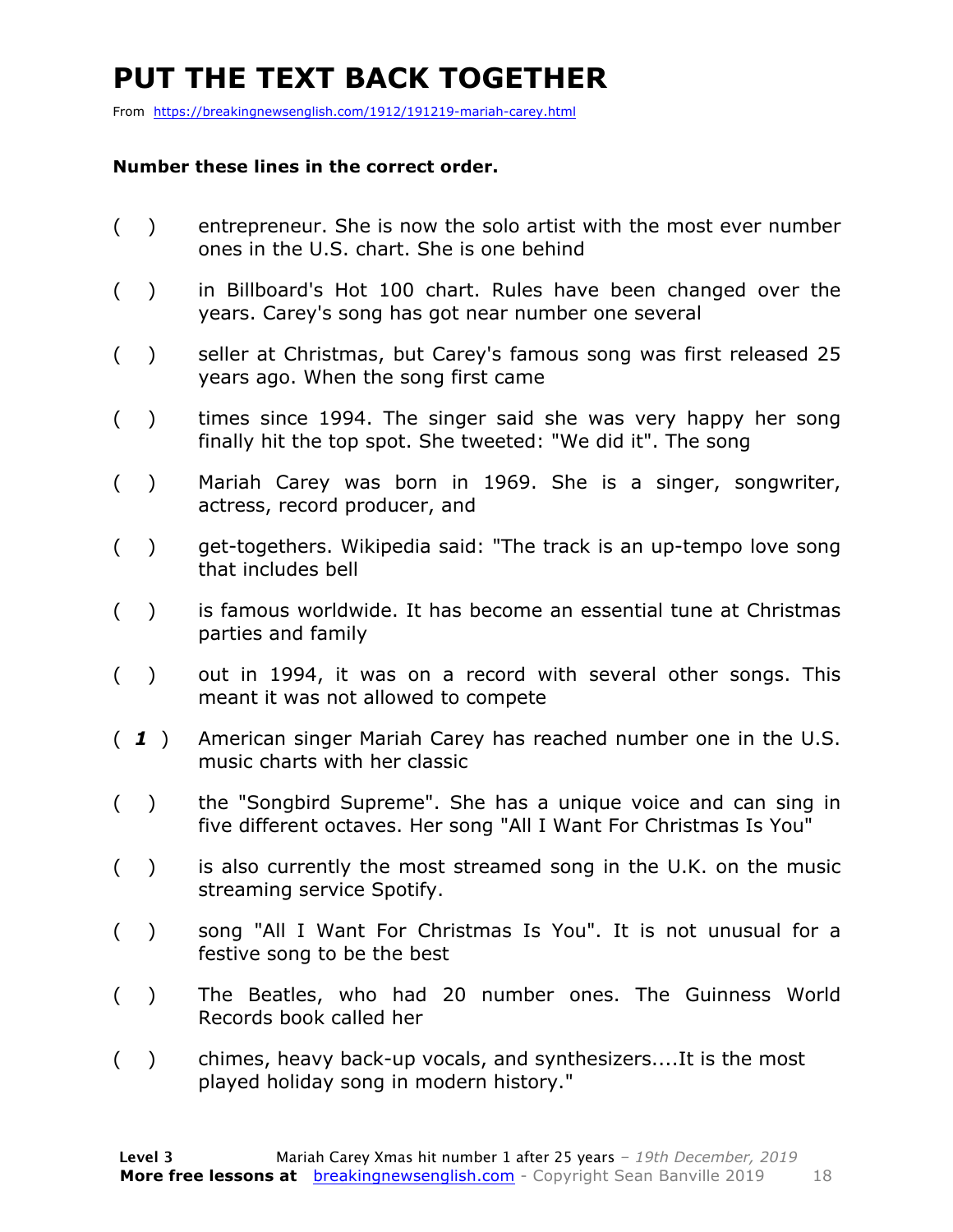#### **PUT THE WORDS IN THE RIGHT ORDER**

From https://breakingnewsenglish.com/1912/191219-mariah-carey.html

1. not festive It unusual song . for a is

2. to meant was it not allowed compete . This

3. near one times . song got Carey's number several

4. finally top Her the spot . hit song

5. the U .K . streamed most song in the Currently

6. solo number the most with artist The ones .

7. sing five can different She octaves . in

8. become at Christmas . has an tune It essential

9. is song . an up-tempo The love track

10. modern history . song The played holiday most in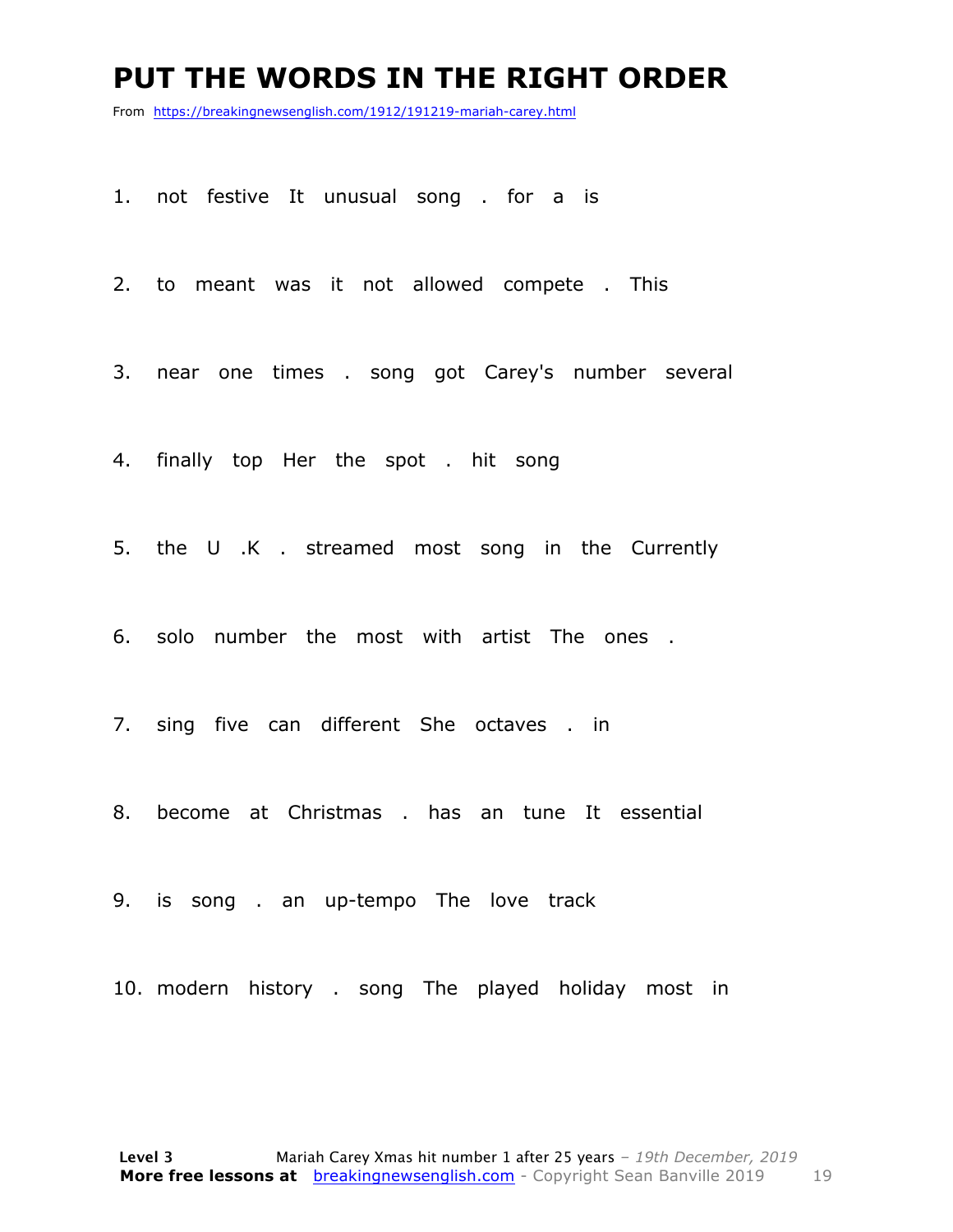### **CIRCLE THE CORRECT WORD (20 PAIRS)**

From https://breakingnewsenglish.com/1912/191219-mariah-carey.html

American singer Mariah Carey has *reached / reaching* number one in the U.S. music charts with her classic song "All I Want For Christmas Is You". It is not *unusual / unusually* for a festive song to be the best *buyer / seller* at Christmas, but Carey's famous song was first *release / released* 25 years ago. When the song *first / second* came out in 1994, it was on a record with several other songs. This meant it was *not / now* allowed to compete in Billboard's Hot 100 chart. Rules have been changed *under / over* the years. Carey's song has got near number one several times *since / in* 1994. The singer said she was very happy her song *finally / final* hit the top spot. She tweeted: "We did it". The song is also currently the most streamed song in the U.K. on the music *steaming / streaming* service Spotify.

Mariah Carey was born in 1969. She is a singer, songwriter, actress, record *product / producer*, and *enterprise / entrepreneur*. She is now the solo artist with the most ever number *ones / one* in the U.S. chart. She is one behind The Beatles, who had 20 number ones. The Guinness World Records book called her the "Songbird Supreme". She has a unique *voice / voices* and can sing in five different *octagons / octaves*. Her song "All I Want For Christmas Is You" is famous worldwide. It has become an essential *tune / dune* at Christmas parties and family get-togethers. Wikipedia said: "The *tack / track* is an up-tempo *like / love* song that includes *bell / ball* chimes, heavy backup vocals, and synthesizers....It is the most played holiday song in *ancient / modern* history."

#### **Talk about the connection between each pair of words in italics, and why the correct word is correct.**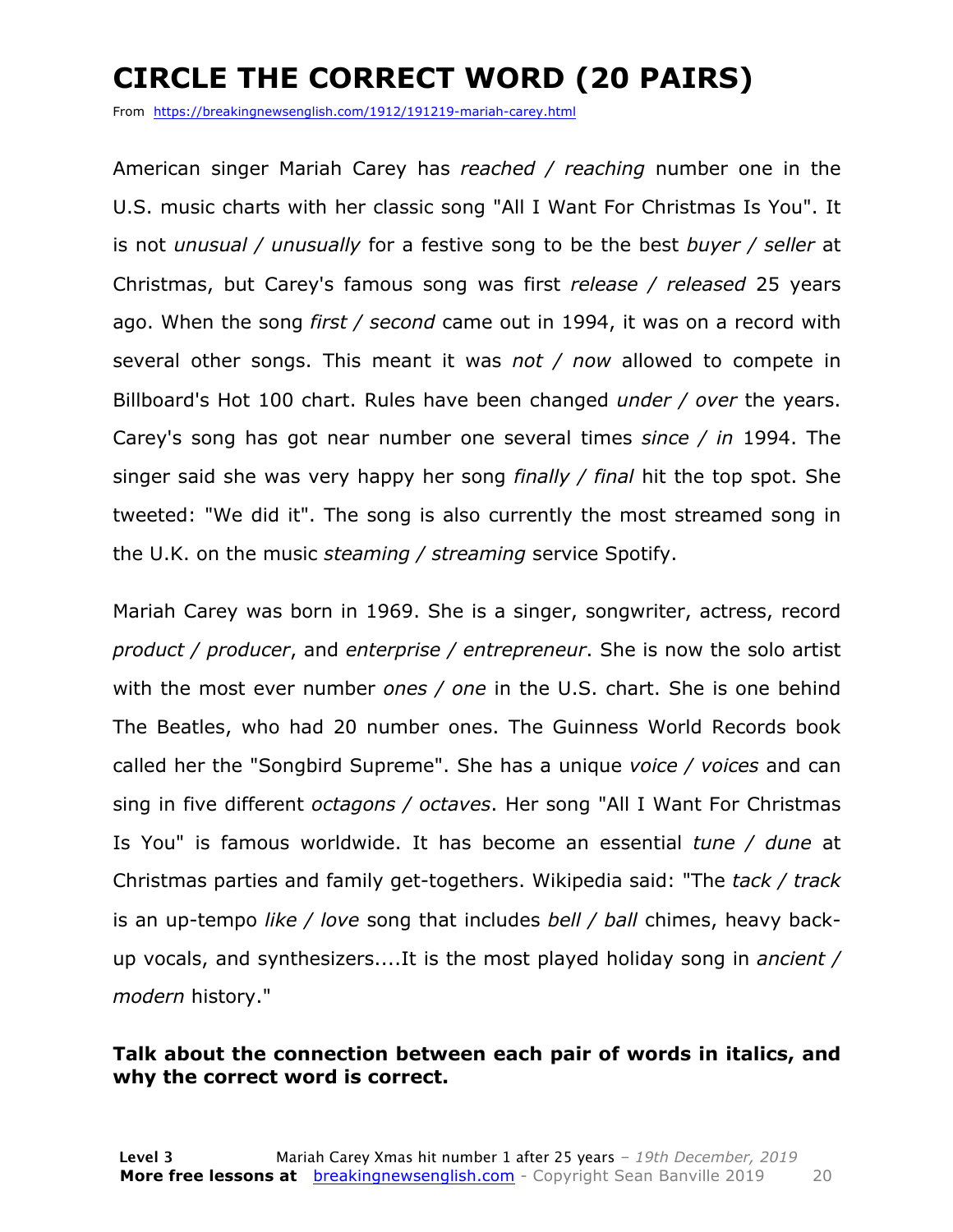### **INSERT THE VOWELS (a, e, i, o, u)**

From https://breakingnewsenglish.com/1912/191219-mariah-carey.html

A m\_r\_c\_n s\_n g\_r M\_r\_ **\_** h C\_r\_y h\_s r\_ **\_** c h\_d n\_m b\_r \_n\_ \_n t h\_ U . S . m\_s\_c c h\_r t s w\_t h hr c lssc sng " A ll I W nt Fr C hrst m\_s I s Y\_ **\_** " . I t \_s n\_t \_n\_s\_ **\_** l f\_r \_ f\_s t\_v\_ s\_n g t\_ b\_ t h\_ b\_s t s\_l l\_r \_t C h r\_s t m\_s , b\_t C\_r\_y ' s f\_m\_ **\_** s s\_n g w\_s f\_r s t r\_l\_ **\_** s\_d 2 5 y \_ **\_** r s \_g\_. W h\_n t h\_ s\_n g f\_r s t c\_m\_ \_ **\_** t \_n 1 9 9 4 , \_t w\_s \_n \_ r\_c\_r d w\_t h s\_v\_r\_l \_t h\_r s\_n g s . T h\_s m\_ **\_** n t \_t w\_s n\_t \_l l\_w\_d t\_ c\_m p\_t\_ \_n B\_l l b\_ **\_** r d ' s H\_t 1 0 0 c h\_r t . R\_l\_s h\_v\_ b\_ **\_** n c h\_n g\_d \_v\_r t h\_ y\_ **\_** r s . C\_r\_y ' s s\_n g h\_s g\_t n\_ **\_** r n\_m b\_r \_n\_ s\_v\_r\_l t\_m\_s s\_n c\_ 1 9 9 4 . T h\_ s\_n g\_r s\_ **\_** d s h\_ w\_s v\_r y  $h_p$  p y  $h_r$  s\_n g  $f_n$ | l y  $h_t$  t  $h$  t  $t_p$  s  $p_t$  . S h\_ t w\_ **\_** t\_d : " W\_ d\_d \_t " . T h\_ s\_n g \_s \_l s\_ c\_r r\_n t l y t h\_ m\_s t s t r\_ **\_** m\_d s\_n g \_n t h\_ U . K . \_n t h\_ m\_s\_c s t r\_ **\_** m\_n g s\_r v\_c\_ S p\_t\_f y .

M\_r\_ **\_** h C\_r\_y w\_s b\_r n \_n 1 9 6 9 . S h\_ \_s \_ s\_n g\_r , s\_n g w r\_t\_r , \_c t r\_s s , r\_c\_r d p r\_d\_c\_r , \_n d \_n t r\_p r\_n\_ **\_** r . S h\_ \_s n\_w t h\_ s\_l\_ \_r t\_s t  $w_t$  th th\_ m\_st \_v\_r n\_m b\_r \_n\_s \_n th\_ U . S.  $c h_r t$  . S  $h_{-}$  s  $_n$  b\_h\_n d T  $h_{-}$  B\_\_ t l\_s, w  $h_{-}$ h\_d 2 0 n\_m b\_r \_n\_s . T h\_ G\_ **\_** n n\_s s W\_r l d R\_c\_r d s b\_ **\_** k c\_l l\_d h\_r t h\_ " S\_n g b\_r d S\_p r\_m\_" . S h\_ h\_s \_ \_n\_q\_ **\_** v \_ **\_** c\_ \_n d c\_n s\_n g \_n  $f_v$  d\_f  $f_r$ n t \_c t\_v\_s . H\_r s\_n g " A l l I W\_n t F\_r C h r\_s t m\_s I s Y\_ **\_** " \_s f\_m\_ **\_** s w\_r l d w\_d\_. I t h\_s b\_c\_m\_ \_n \_s s\_n t\_ **\_** l t\_n\_ \_t C h r\_s t m\_s p\_r t\_ **\_** s \_n d f\_m\_l y g\_t - t\_g\_t h\_r s . W\_k\_p\_d\_ **\_**  s \_ **\_** d : " T h\_ t r\_c k \_s \_n \_p - t\_m p\_ l\_v\_ s\_n g t h\_t \_n c l\_d\_s b\_l l c h\_m\_s , h\_ **\_** v y b\_c k - \_p v\_c\_l s , \_n d s y n t h\_s\_z\_r s . . . . I t \_s t h\_ m\_s t p l\_y\_d h\_l\_d\_y s\_n g \_n m\_d\_r n h\_s t\_r y . "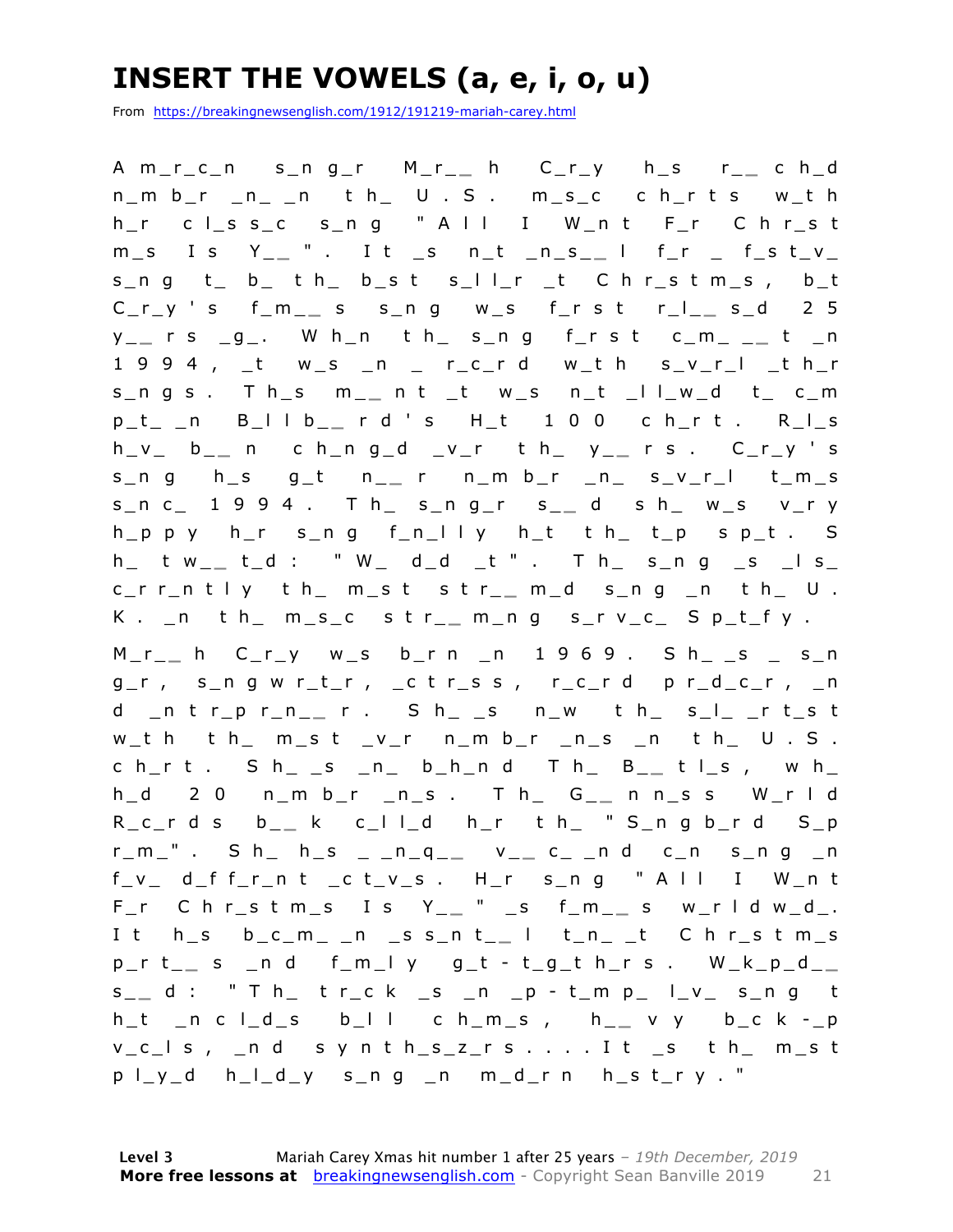#### **PUNCTUATE THE TEXT AND ADD CAPITALS**

From https://breakingnewsenglish.com/1912/191219-mariah-carey.html

american singer mariah carey has reached number one in the us music charts with her classic song all i want for christmas is you it is not unusual for a festive song to be the best seller at christmas but careys famous song was first released 25 years ago when the song first came out in 1994 it was on a record with several other songs this meant it was not allowed to compete in billboards hot 100 chart rules have been changed over the years careys song has got near number one several times since 1994 the singer said she was very happy her song finally hit the top spot she tweeted we did it the song is also currently the most streamed song in the uk on the music streaming service spotify

mariah carey was born in 1969 she is a singer songwriter actress record producer and entrepreneur she is now the solo artist with the most ever number ones in the us chart she is one behind the beatles who had 20 number ones the guinness world records book called her the songbird supreme she has a unique voice and can sing in five different octaves her song all i want for christmas is you is famous worldwide it has become an essential tune at christmas parties and family gettogethers wikipedia said the track is an uptempo love song that includes bell chimes heavy backup vocals and synthesizers it is the most played holiday song in modern history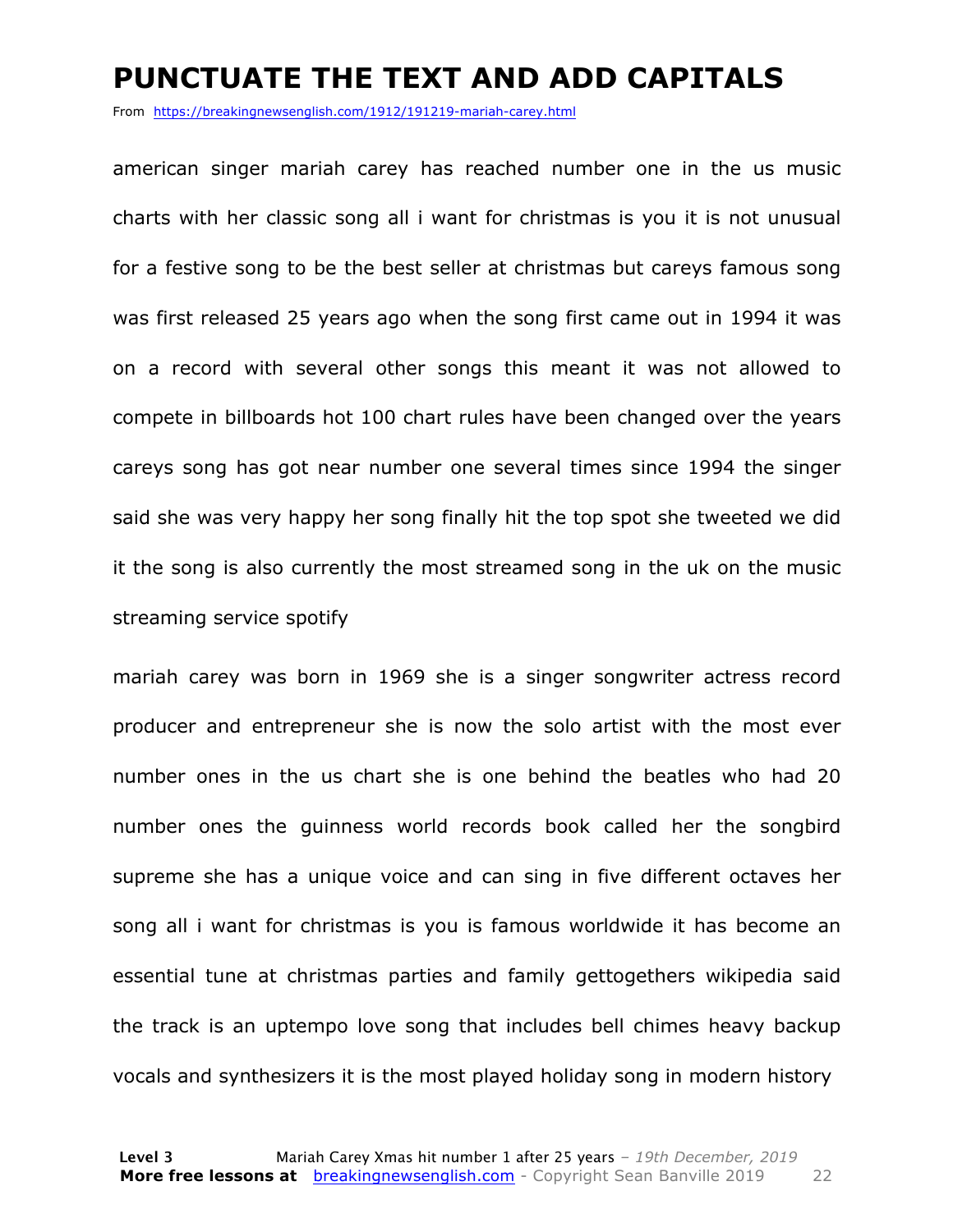### **PUT A SLASH ( / ) WHERE THE SPACES ARE**

From https://breakingnewsenglish.com/1912/191219-mariah-carey.html

AmericansingerMariahCareyhasreachednumberoneintheU.S.music chartswithherclassicsong"AllIWantForChristmasIsYou".Itisnotunus ualforafestivesongtobethebestselleratChristmas,butCarey'sfamous songwasfirstreleased25yearsago.Whenthesongfirstcameoutin1994 ,itwasonarecordwithseveralothersongs.Thismeantitwasnotallowedt ocompeteinBillboard'sHot100chart.Ruleshavebeenchangedoverthe years.Carey'ssonghasgotnearnumberoneseveraltimessince1994.T hesingersaidshewasveryhappyhersongfinallyhitthetopspot.Shetwe eted:"Wedidit".Thesongisalsocurrentlythemoststreamedsonginthe U.K.onthemusicstreamingserviceSpotify.MariahCareywasbornin19 69.Sheisasinger,songwriter,actress,recordproducer,andentreprene ur.SheisnowthesoloartistwiththemostevernumberonesintheU.S.ch art.SheisonebehindTheBeatles,whohad20numberones.TheGuinnes sWorldRecordsbookcalledherthe"SongbirdSupreme".Shehasauniqu evoiceandcansinginfivedifferentoctaves.Hersong"AllIWantForChris tmasIsYou"isfamousworldwide.IthasbecomeanessentialtuneatChri stmaspartiesandfamilyget-togethers.Wikipediasaid:"Thetrackisan up-tempolovesongthatincludesbellchimes,heavyback-upvocals,an dsynthesizers....Itisthemostplayedholidaysonginmodernhistory."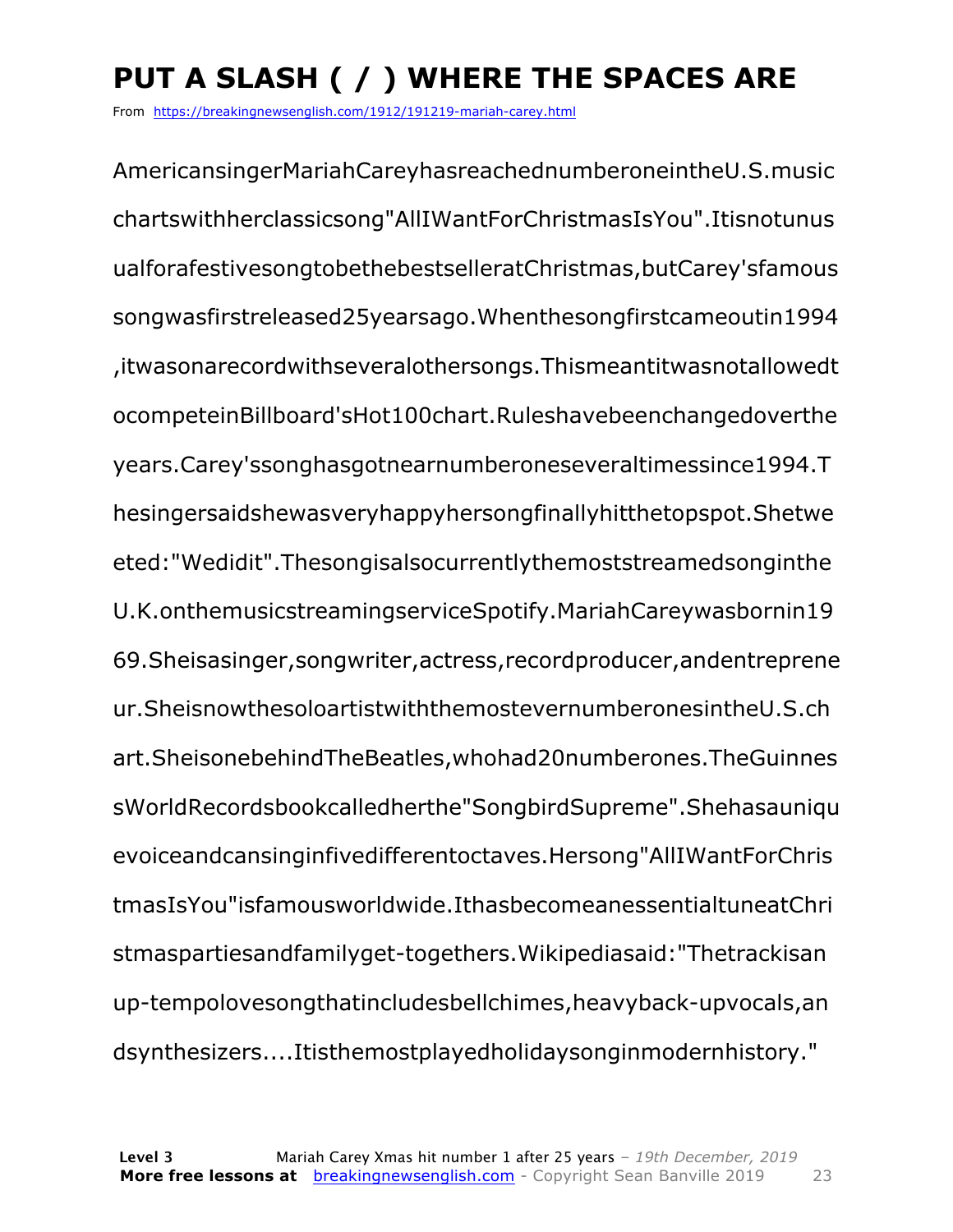### **FREE WRITING**

From https://breakingnewsenglish.com/1912/191219-mariah-carey.html

Write about Christmas songs for 10 minutes. Comment on your partner's paper.

|                          | _________                                                                                                                                                                                                                                                                                                                                                                                                                                                                  |
|--------------------------|----------------------------------------------------------------------------------------------------------------------------------------------------------------------------------------------------------------------------------------------------------------------------------------------------------------------------------------------------------------------------------------------------------------------------------------------------------------------------|
|                          |                                                                                                                                                                                                                                                                                                                                                                                                                                                                            |
| $\overline{\phantom{a}}$ | $\frac{1}{2} \left( \frac{1}{2} \right) \left( \frac{1}{2} \right) \left( \frac{1}{2} \right) \left( \frac{1}{2} \right) \left( \frac{1}{2} \right) \left( \frac{1}{2} \right) \left( \frac{1}{2} \right) \left( \frac{1}{2} \right) \left( \frac{1}{2} \right) \left( \frac{1}{2} \right) \left( \frac{1}{2} \right) \left( \frac{1}{2} \right) \left( \frac{1}{2} \right) \left( \frac{1}{2} \right) \left( \frac{1}{2} \right) \left( \frac{1}{2} \right) \left( \frac$ |
|                          |                                                                                                                                                                                                                                                                                                                                                                                                                                                                            |
|                          | $\begin{tabular}{cccccc} \multicolumn{2}{c }{\textbf{1} & \textbf{2} & \textbf{3} & \textbf{4} & \textbf{5} & \textbf{5} & \textbf{6} & \textbf{6} & \textbf{7} & \textbf{8} & \textbf{8} & \textbf{9} & \textbf{10} & \textbf{10} & \textbf{10} & \textbf{10} & \textbf{10} & \textbf{10} & \textbf{10} & \textbf{10} & \textbf{10} & \textbf{10} & \textbf{10} & \textbf{10} & \textbf{10} & \textbf{10} & \textbf{1$                                                    |
|                          |                                                                                                                                                                                                                                                                                                                                                                                                                                                                            |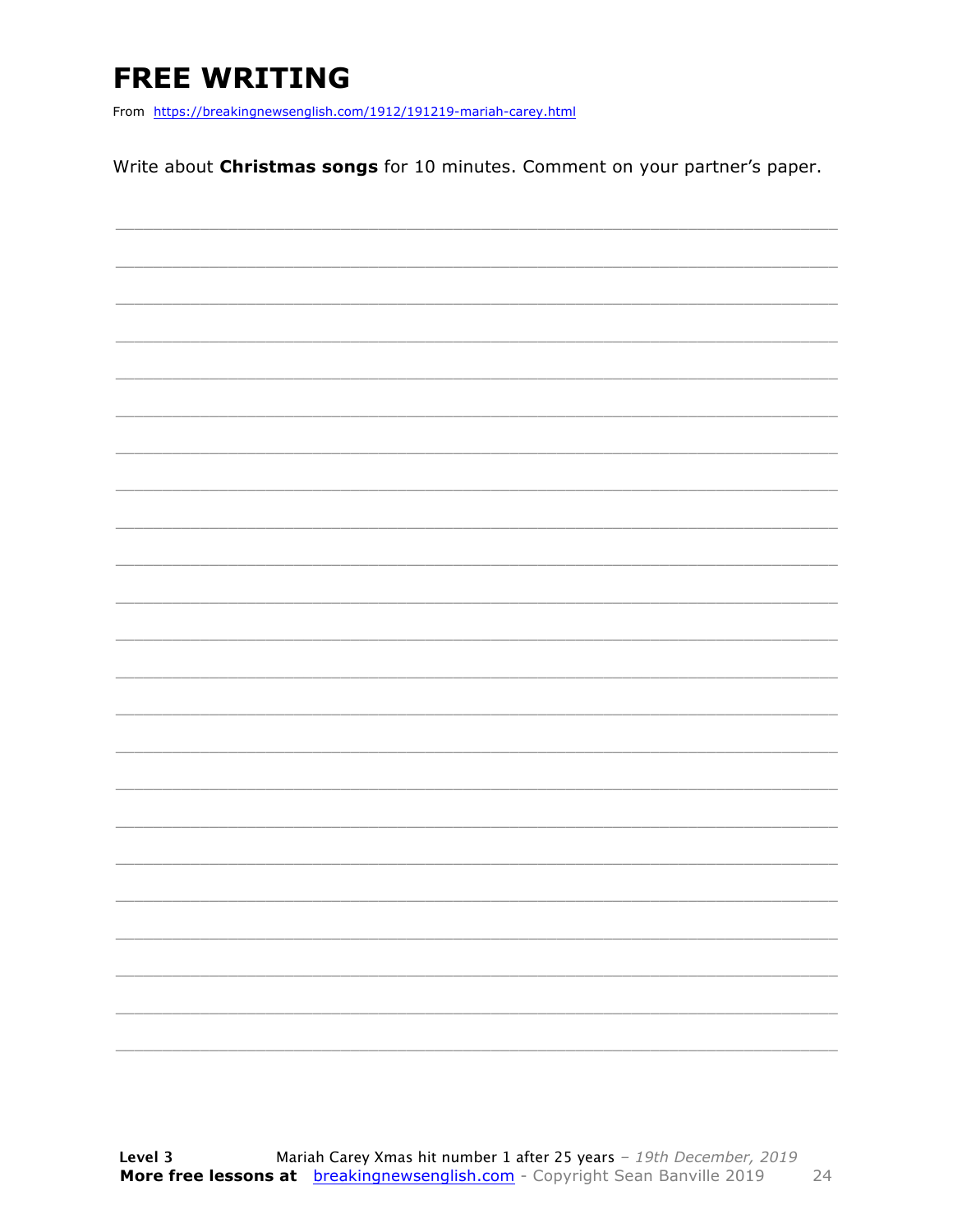### **ACADEMIC WRITING**

From https://breakingnewsenglish.com/1912/191219-mariah-carey.html

"All I Want For Christmas Is You" is the best ever Christmas song. Discuss.

|  |  | ____                                                                                                                                                                                                                                                                                                                                                                                                                                                                       |
|--|--|----------------------------------------------------------------------------------------------------------------------------------------------------------------------------------------------------------------------------------------------------------------------------------------------------------------------------------------------------------------------------------------------------------------------------------------------------------------------------|
|  |  |                                                                                                                                                                                                                                                                                                                                                                                                                                                                            |
|  |  | $\frac{1}{2} \left( \frac{1}{2} \right) \left( \frac{1}{2} \right) \left( \frac{1}{2} \right) \left( \frac{1}{2} \right) \left( \frac{1}{2} \right) \left( \frac{1}{2} \right) \left( \frac{1}{2} \right) \left( \frac{1}{2} \right) \left( \frac{1}{2} \right) \left( \frac{1}{2} \right) \left( \frac{1}{2} \right) \left( \frac{1}{2} \right) \left( \frac{1}{2} \right) \left( \frac{1}{2} \right) \left( \frac{1}{2} \right) \left( \frac{1}{2} \right) \left( \frac$ |
|  |  | ____                                                                                                                                                                                                                                                                                                                                                                                                                                                                       |
|  |  |                                                                                                                                                                                                                                                                                                                                                                                                                                                                            |
|  |  |                                                                                                                                                                                                                                                                                                                                                                                                                                                                            |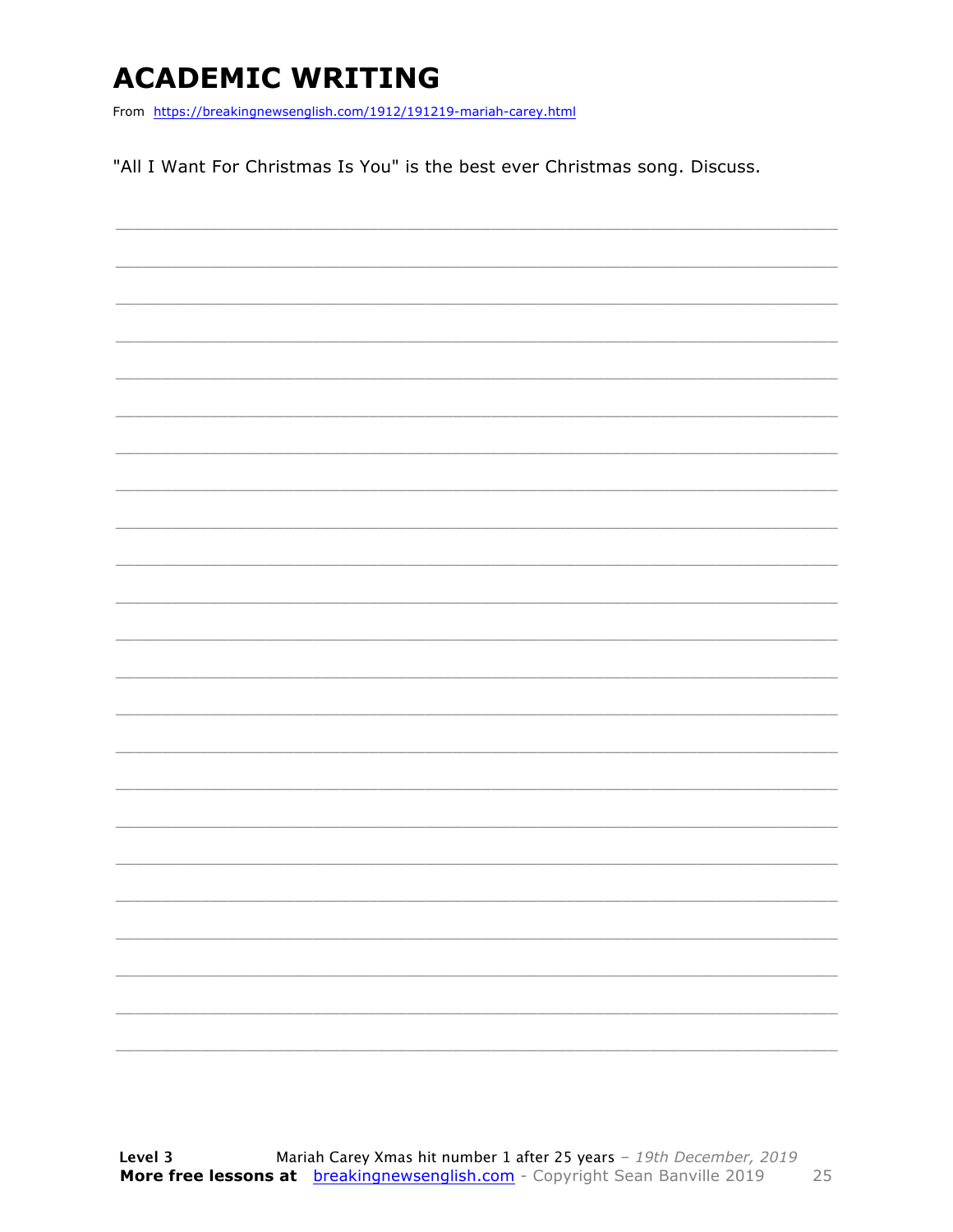### **HOMEWORK**

**1. VOCABULARY EXTENSION:** Choose several of the words from the text. Use a dictionary or Google's search field (or another search engine) to build up more associations / collocations of each word.

**2. INTERNET:** Search the Internet and find out more about this news story. Share what you discover with your partner(s) in the next lesson.

**3. CHRISTMAS SONGS:** Make a poster about Christmas songs. Show your work to your classmates in the next lesson. Did you all have similar things?

**4. CHRISTMAS:** Write a magazine article about Christmas being a world holiday. Include imaginary interviews with people who are for and against this.

Read what you wrote to your classmates in the next lesson. Write down any new words and expressions you hear from your partner(s).

**5. WHAT HAPPENED NEXT?** Write a newspaper article about the next stage in this news story. Read what you wrote to your classmates in the next lesson. Give each other feedback on your articles.

**6. LETTER:** Write a letter to an expert on Christmas songs. Ask him/her three questions about them. Give him/her three of your best Xmas songs. Read your letter to your partner(s) in your next lesson. Your partner(s) will answer your questions.